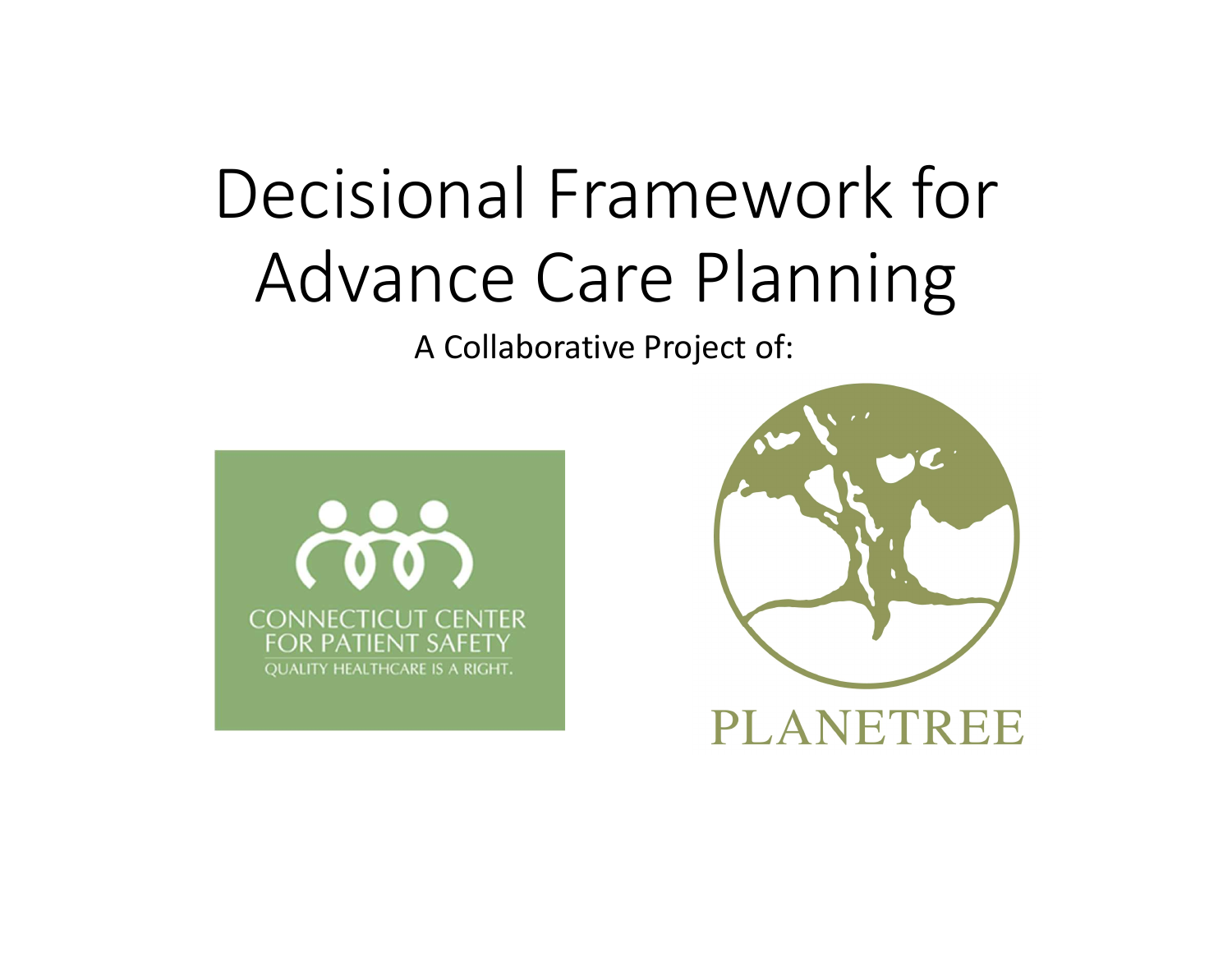DISCLAIMER; NOT A SUBSTITUTE FOR PROFESSIONAL HEALTHCARE, OR FOR MEDICAL OR LEGAL ADVICE: We do not endorse any products or websites. Third Party Links contained are for reference and as example of concepts described.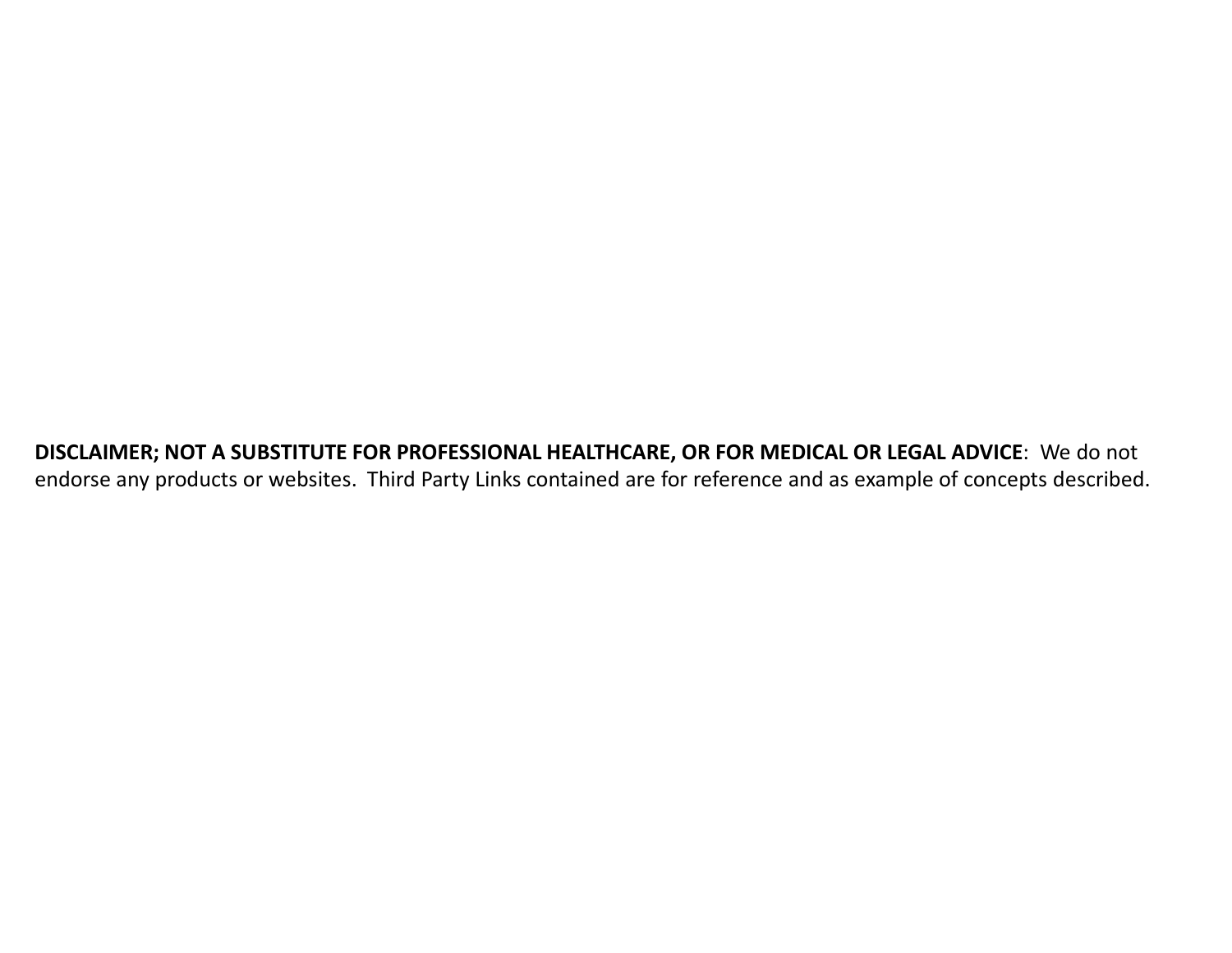| Good Health or<br><b>Healthy Aging</b> | <b>Chronic Diagnosis</b> | <b>Advanced Chronic</b><br><b>Diagnosis</b>                                                            | <b>Palliative Care</b> | Hospice Care |  |
|----------------------------------------|--------------------------|--------------------------------------------------------------------------------------------------------|------------------------|--------------|--|
|                                        |                          | Communication with Health Care Proxy and Physician<br>Update Documentation with changes and milestones |                        |              |  |

## Advance Care Plan Continuum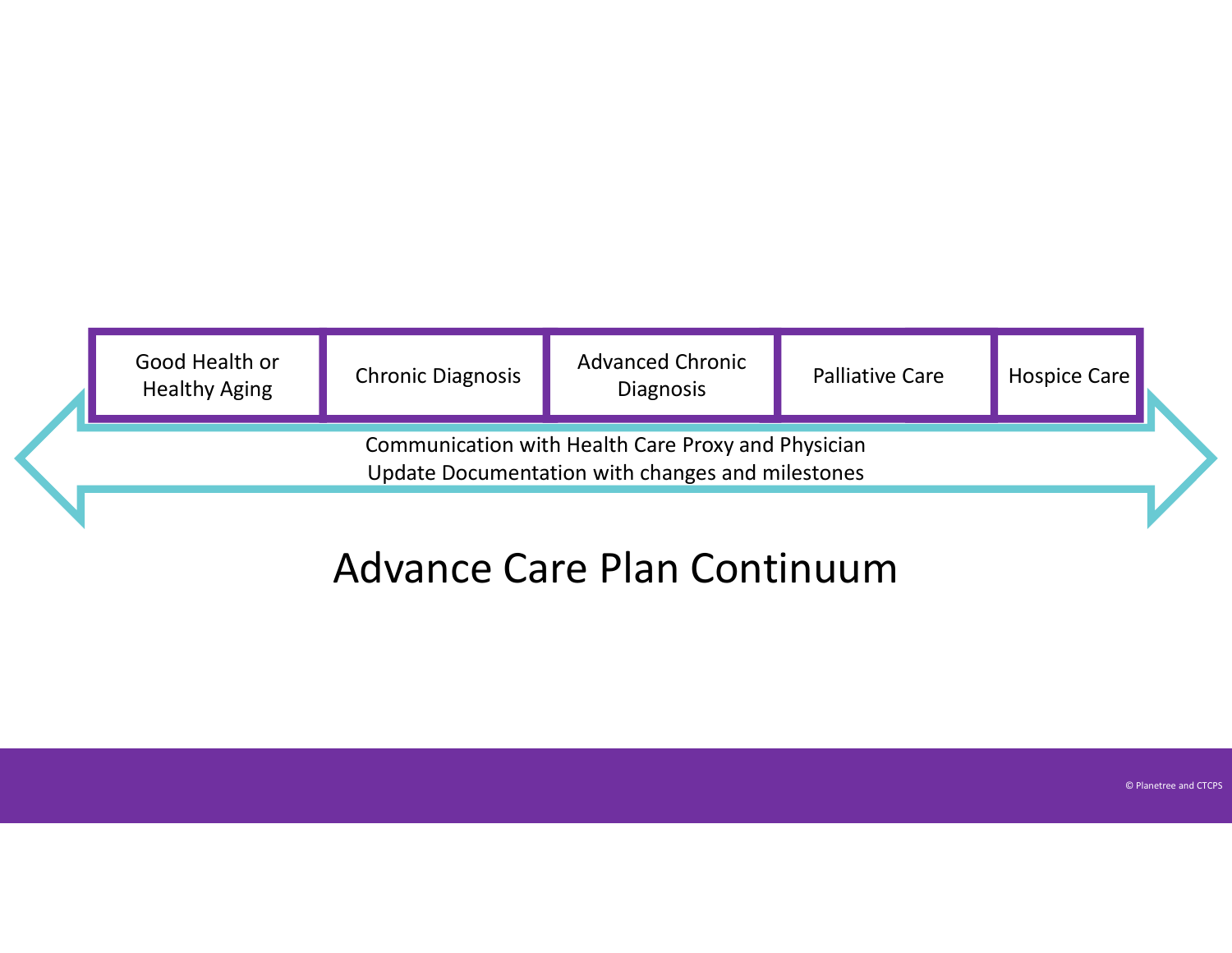| Milestone<br>Timeline | Good Health and<br>or Healthy Aging                                                                     | <b>Chronic Illness</b>                                                                                  | Advanced<br>Chronic Diagnosis                                                                   | <b>Palliative Care</b>                                                                              | Hospice                                                                                             |
|-----------------------|---------------------------------------------------------------------------------------------------------|---------------------------------------------------------------------------------------------------------|-------------------------------------------------------------------------------------------------|-----------------------------------------------------------------------------------------------------|-----------------------------------------------------------------------------------------------------|
| Month 1-2             | Identify that choice<br>exist and what<br>preferences are<br>important to the<br>individual             | Meet with family and<br>friends to review and<br>discuss preferences                                    | Meet with family and<br>friends to review and<br>discuss preferences                            | Meet with family and<br>friends to review and<br>discuss preferences                                | Meet with family and<br>friends to review and<br>discuss preferences                                |
| Month 2-3             | Meet with family and<br>friends to review and<br>discuss preferences                                    | Name healthcare<br>proxy. Document and<br>discuss preferences.                                          | Name healthcare<br>proxy. Document and<br>discuss preferences.                                  | Name/confirm/update<br>healthcare proxy.<br>Discuss/update<br>preferences. Create<br>documentation. | Name/confirm/update<br>healthcare proxy.<br>Discuss/update<br>preferences. Create<br>documentation. |
| Month 3-4             | Name healthcare<br>proxy. Document and<br>discuss preferences.                                          | Review preferences<br>with PCP or provider<br>and ensure<br>documentation in<br>medical record.         | Review preferences<br>with PCP or provider<br>and ensure<br>documentation in<br>medical record. | Review preferences<br>with PCP or provider<br>and ensure<br>documentation in<br>medical record.     | Review preferences<br>with PCP or provider<br>and ensure<br>documentation in<br>medical record.     |
| Month 4-5             | Review preferences<br>with PCP or provider<br>and ensure<br>documentation in<br>medical record.         | Provide copy to proxy,<br>PCP and maintain<br>copy. Select milestone<br>to review, update<br>documents. | Select milestone to<br>update, provide copy to<br>proxy and maintain<br>сору.                   | Select milestone to<br>update, provide copy<br>to proxy and maintain<br>copy.                       |                                                                                                     |
| Month 5-6             | Provide copy to proxy,<br>PCP and maintain<br>copy. Select milestone<br>to review, update<br>documents. |                                                                                                         |                                                                                                 |                                                                                                     |                                                                                                     |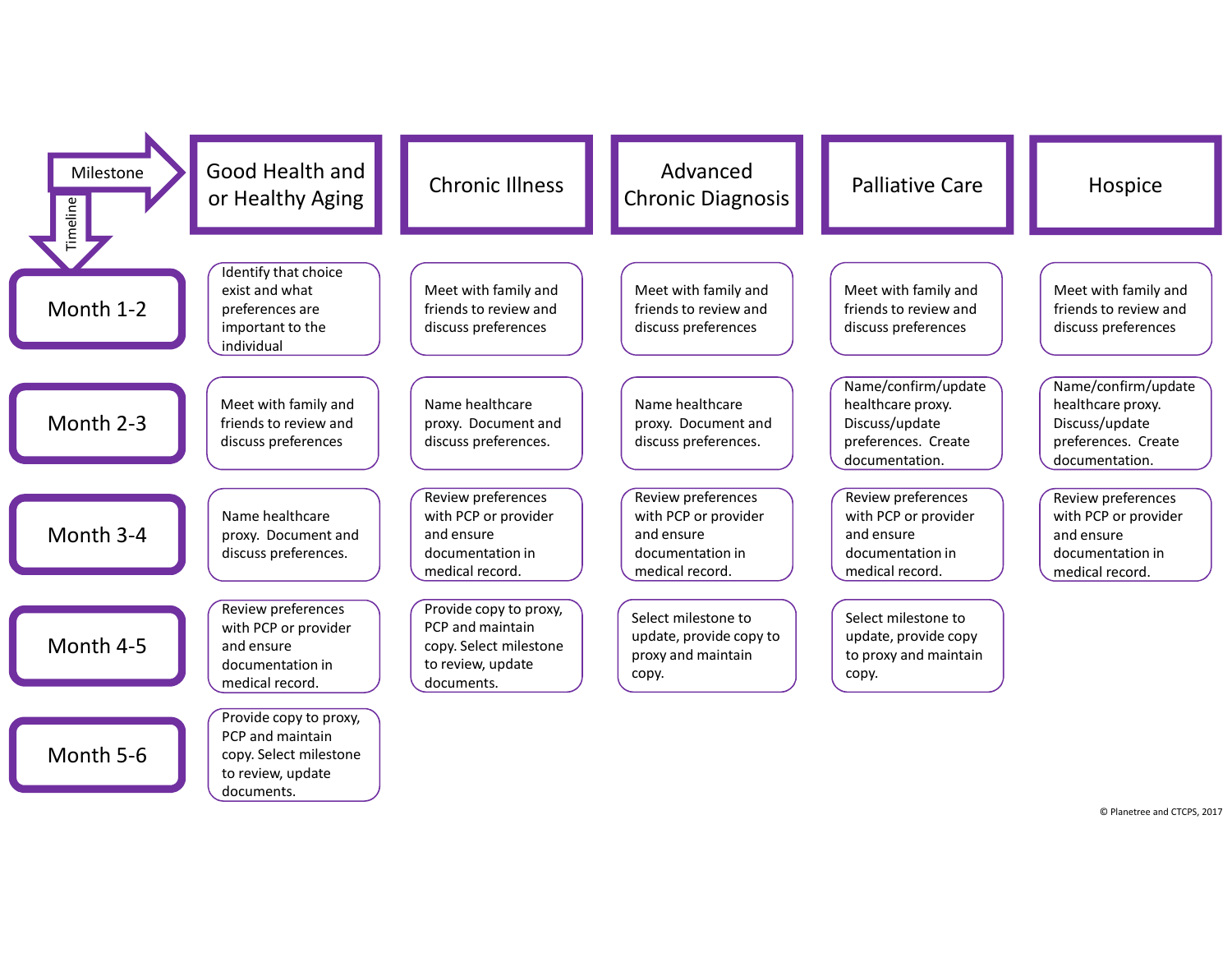What is Good Health and Healthy Aging?:

Important Definitions:

Explanation of Activities Related to this Step:

Possible Considerations:

This individual is typically a young to middle aged adult who may have an acute illness from time to time but no chronic conditions

Quality of Life: Those preferences (features or factors) which contribute to positive and negative feelings of personal well-being.

- This step involves an introspective look at ones own lifestyle and values.
- Identify those preferences that are most important to you in experiencing what you feel allows you to achieve a high quality of life.
- This can involve conversations with others or by oneself.
- Exploration of what choices exist. Curative, life sustaining or comfort measures.
- Difficult/uncomfortable to talk about the subject.
- Where do you start?
- Untrained physicians/clinicians to be skilled and sensitive communicators.
- Patient difficulty accepting a poor prognosis.
- Difficulty understanding the limitations and complications of life-sustaining treatment. disagreement among family members about  $\circ$  Planetree and CTCPS, 2017  $\circ$  **goals of care.** .

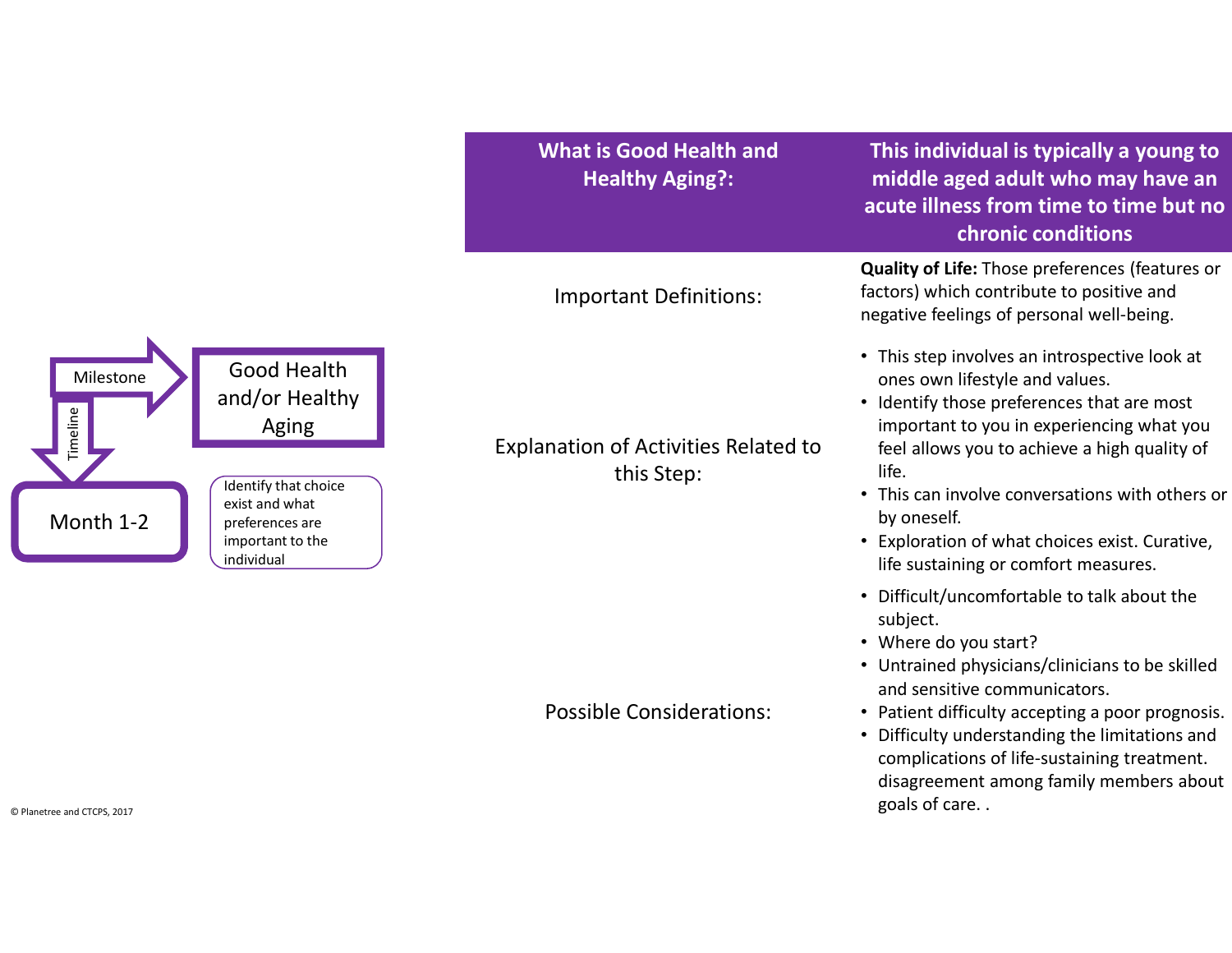What is Good Health and Healthy Aging? :

This individual is typically a young to middle aged adult who may have an acute illness from time to time but no chronic conditions

Healthcare Proxy: (a durable power of attorney for health care, medical power of attorney or healthcare agent) The document assigning a person or person(s) known as your proxy to act on your behalf to make health care decisions for you if you can not speak for yourself. Advance Directive: a written statement or instruction that expresses a person's wishes regarding medical treatment if they are unable to communicate them themselves.

After initially identifying those values and preferences that are most important to you it often helps to expand this conversation to family and friends to further explore these concepts. These activities will also help you to narrow down who you want your proxy to be.

- members; misunderstanding choices.
- Differing values among friends and family<br>
members; misunderstanding choices.<br>
 Fear of hurting the feelings of someone close<br>
to you. • Fear of hurting the feelings of someone close to you.



Explanation of Activities Related to this step:

Important Definitions: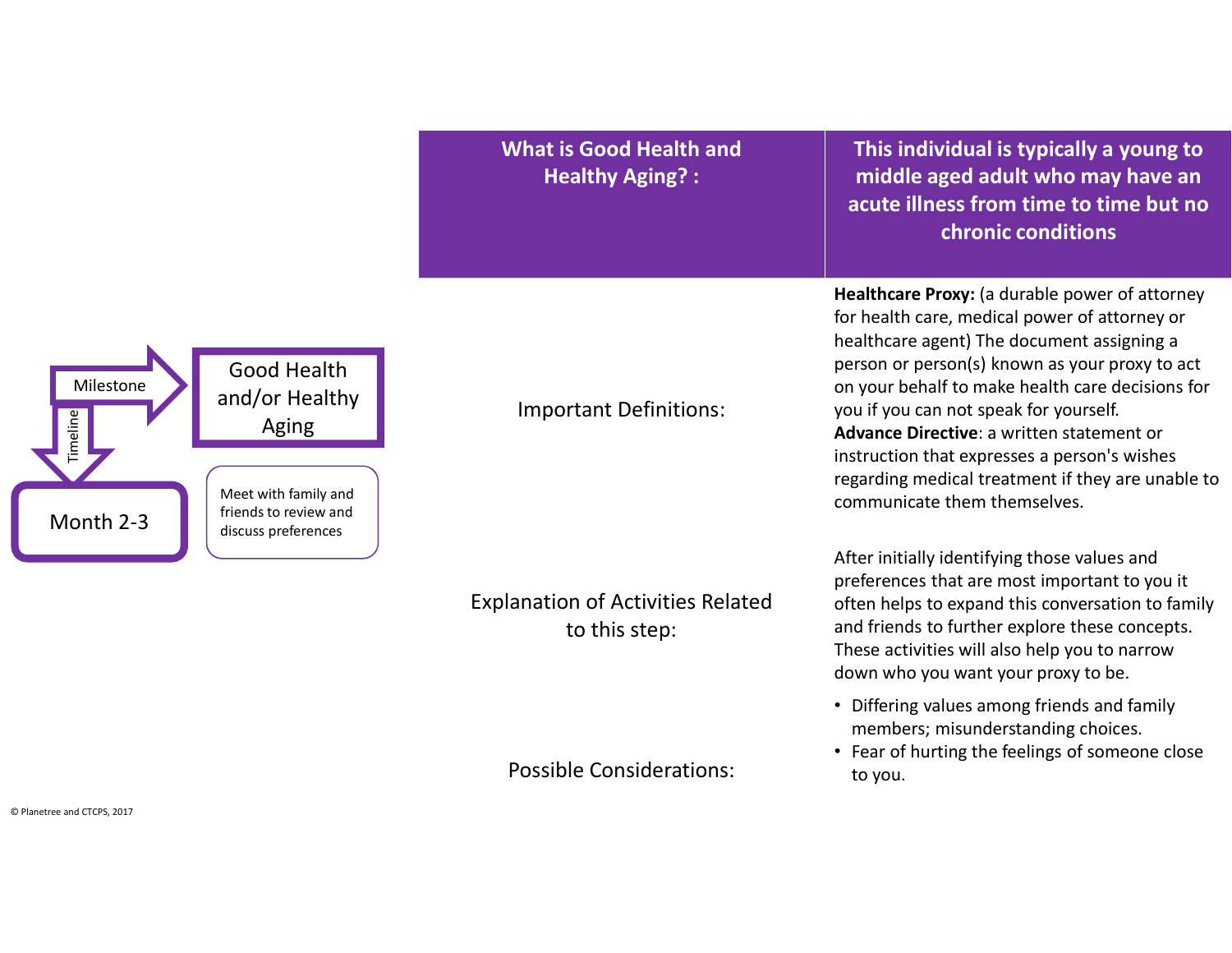|                                                                                    | <b>What is Good Health and</b><br><b>Healthy Aging?:</b>  | This individual is typically a young to<br>middle aged adult who may have an<br>acute illness from time to time but no<br>chronic conditions                                                                                                                                                                                                                                                                                                                                    |
|------------------------------------------------------------------------------------|-----------------------------------------------------------|---------------------------------------------------------------------------------------------------------------------------------------------------------------------------------------------------------------------------------------------------------------------------------------------------------------------------------------------------------------------------------------------------------------------------------------------------------------------------------|
| Good Health<br>Milestone<br>and/or Healthy<br>Timeline<br>Aging<br>Name healthcare | <b>Important Definitions:</b>                             | Healthcare Proxy: (a durable power of attorney<br>for health care, medical power of attorney or<br>healthcare agent) The document assigning a<br>person or person(s) known as your proxy to act on<br>your behalf to make health care decisions for you<br>if you can not speak for yourself.<br>Advance Directive: a written statement or<br>instruction that expresses a person's wishes<br>regarding medical treatment if they are unable to<br>communicate them themselves. |
| proxy. Document and<br>Month 3-4<br>discuss preferences.                           | <b>Explanation of Activities</b><br>Related to this Step: | • Check the rules for health proxy in your state<br>(i.e. age restrictions).<br>• Think about who will be able to ask questions of<br>doctors and other providers without feeling<br>intimidated. Someone that you trust.<br>• Speak with your intended proxy to make sure<br>that they understand and accept this role and<br>the responsibility.                                                                                                                              |
|                                                                                    | <b>Possible Considerations:</b>                           | • Fear of offending a spouse or other close<br>relative<br>• Unable to identify who you can trust to carry<br>out your wishes                                                                                                                                                                                                                                                                                                                                                   |

© Planetree and CTCPS, 2017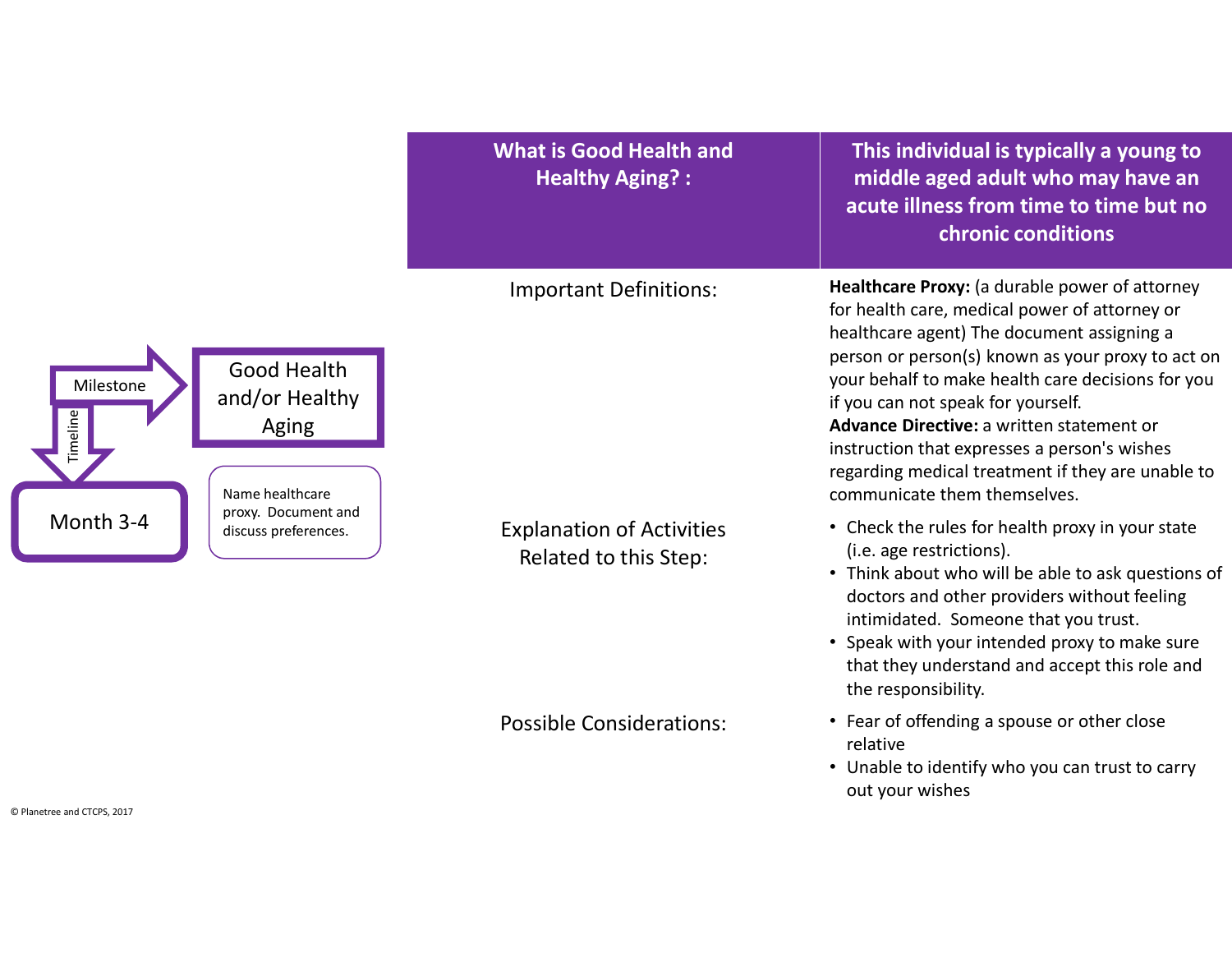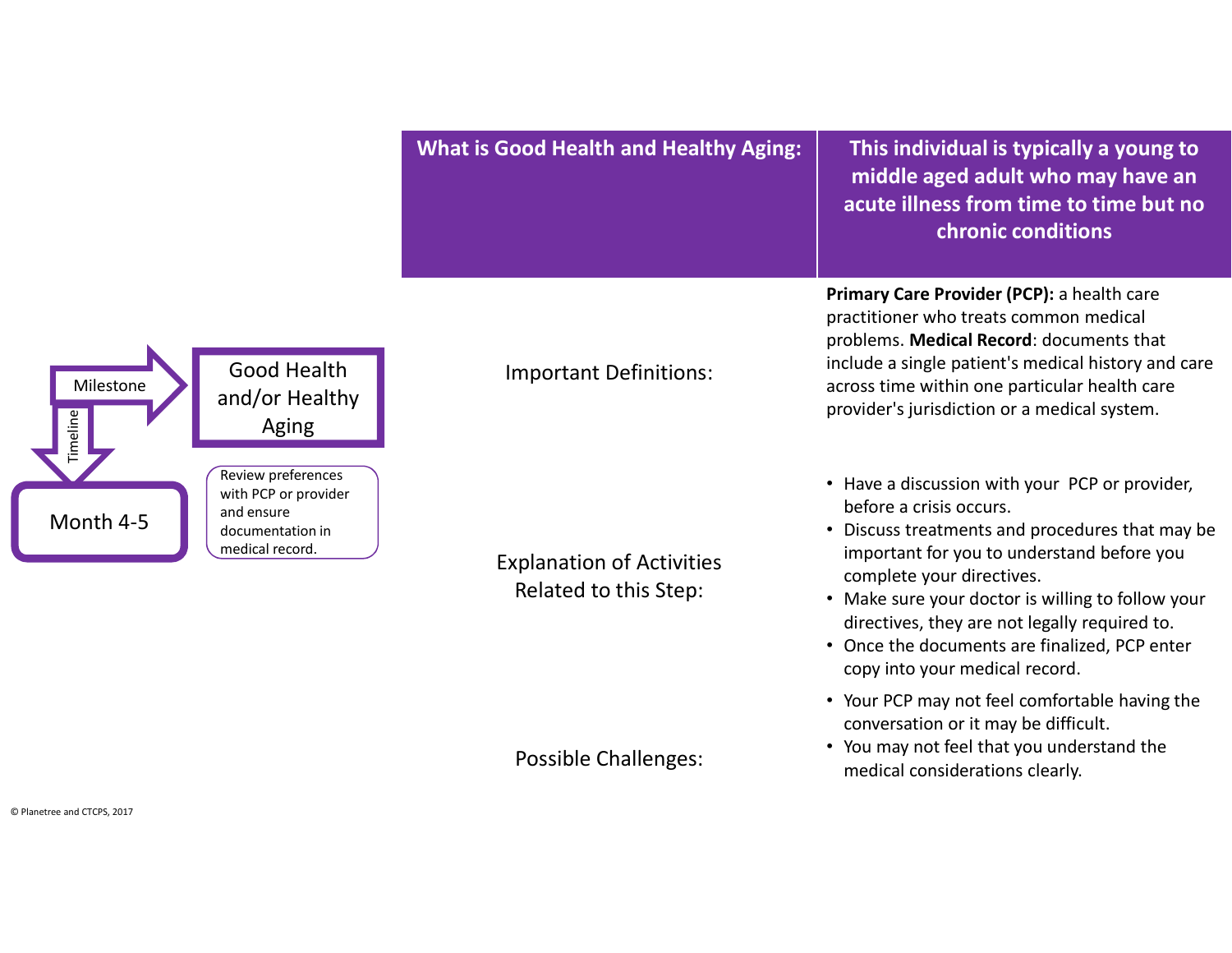|                                                                                                                                                                                                          | <b>What is Good Health and</b><br><b>Healthy Aging?:</b>  | This individual is typically a young to<br>middle aged adult who may have an<br>acute illness from time to time but no<br>chronic conditions                                                                                                                                                                                                                                                                          |
|----------------------------------------------------------------------------------------------------------------------------------------------------------------------------------------------------------|-----------------------------------------------------------|-----------------------------------------------------------------------------------------------------------------------------------------------------------------------------------------------------------------------------------------------------------------------------------------------------------------------------------------------------------------------------------------------------------------------|
|                                                                                                                                                                                                          | <b>Important Definitions:</b>                             | • Milestone: an event marking a significant<br>change or development                                                                                                                                                                                                                                                                                                                                                  |
| <b>Good Health</b><br>Milestone<br>and/or Healthy<br><b>Timeline</b><br>Aging<br>Provide copy to proxy,<br>PCP and maintain<br>copy. Select milestone<br>Month 5-6<br>to review and update<br>documents. | <b>Explanation of Activities</b><br>Related to this step: | As you encounter certain life milestones, it is<br>appropriate to review your advance care<br>planning documents to see if there are any<br>changes in what you originally preferred and/or<br>your designated proxy. Some events are:<br>• marriage and divorce,<br>a distance move,<br>• birth of a child,<br>• change in a Physician or other provider,<br>• a new serious medical condition,<br>• change of mind. |
|                                                                                                                                                                                                          |                                                           | • Forgetting the milestone<br>• Not communicating the changes to proxy or<br><b>PCP</b>                                                                                                                                                                                                                                                                                                                               |
|                                                                                                                                                                                                          | <b>Possible Considerations:</b>                           | • Lost original documents or inconsistent                                                                                                                                                                                                                                                                                                                                                                             |

documentation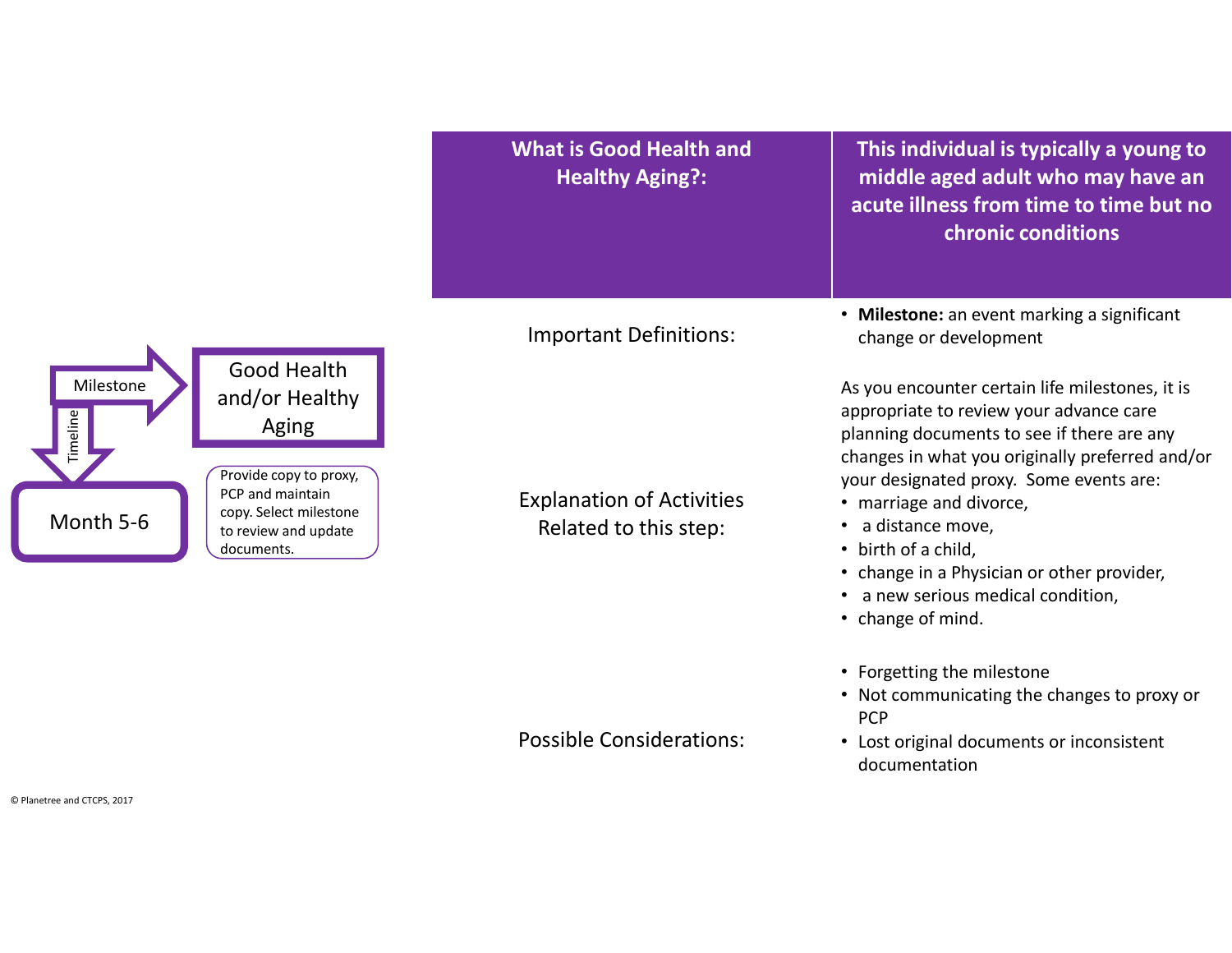|                                                                                                                                             | <b>What is Chronic Illness?:</b>                          | An individual is typically identified in this stage<br>when they have a condition or disease lasting 3<br>months or more, by the definition of the U.S.<br><b>National Center for Health Statistics. These</b><br>diseases are not usually preventable by<br>vaccines or cured by medication, nor do they<br>just disappear.                                                                                                                                              |
|---------------------------------------------------------------------------------------------------------------------------------------------|-----------------------------------------------------------|---------------------------------------------------------------------------------------------------------------------------------------------------------------------------------------------------------------------------------------------------------------------------------------------------------------------------------------------------------------------------------------------------------------------------------------------------------------------------|
| Milestone<br><b>Chronic Illness</b><br><b>Timeline</b><br>Meet with family and<br>friends to review and<br>Month 1-2<br>discuss preferences | <b>Important Definitions:</b>                             | Healthcare Proxy: (a durable power of attorney for health<br>care, medical power of attorney or healthcare agent) The<br>document assigning a person or person(s) known as your<br>proxy to act on your behalf to make health care decisions<br>for you if you can not speak for yourself.<br>Advance Directive: a written statement or instruction that<br>expresses a person's wishes regarding medical treatment if<br>they are unable to communicate them themselves. |
|                                                                                                                                             | <b>Explanation of Activities</b><br>Related to this step: | After initially identifying those values and preferences that<br>are most important to you it often helps to expand this<br>conversation to family and friends to further explore these<br>concepts. These activities will also help you to narrow<br>down who you want your proxy to be.                                                                                                                                                                                 |
|                                                                                                                                             | <b>Possible Considerations:</b>                           | • Differing values among friends and family members.<br>• Fear of hurting the feelings of someone close to you.                                                                                                                                                                                                                                                                                                                                                           |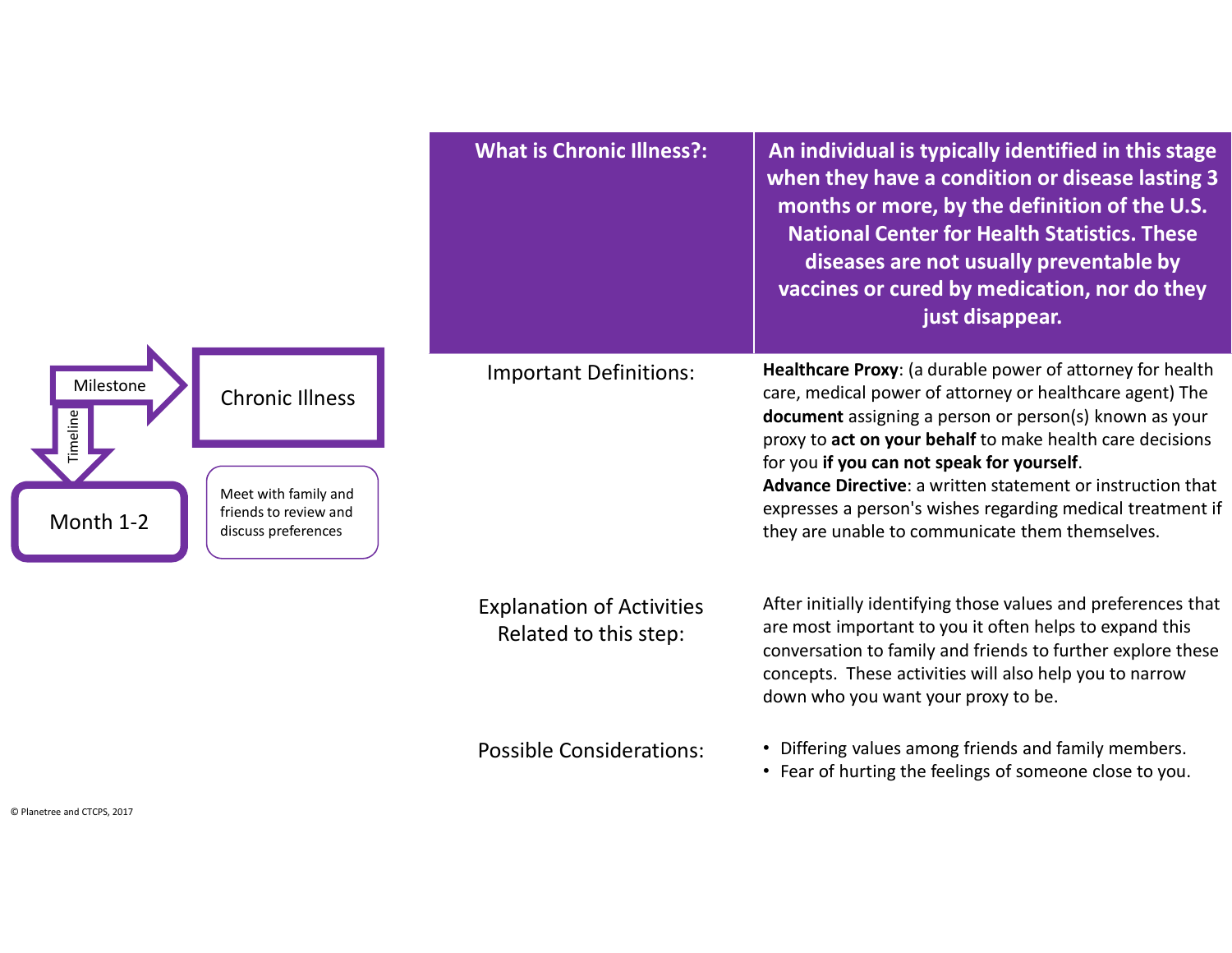|                                                                                        | <b>What is Chronic Illness?:</b>                          | An individual is typically identified in this stage<br>when they have a condition or disease lasting 3<br>months or more, by the definition of the U.S.<br><b>National Center for Health Statistics. These</b><br>diseases are not usually preventable by<br>vaccines or cured by medication, nor do they<br>just disappear.                                      |
|----------------------------------------------------------------------------------------|-----------------------------------------------------------|-------------------------------------------------------------------------------------------------------------------------------------------------------------------------------------------------------------------------------------------------------------------------------------------------------------------------------------------------------------------|
| Milestone<br><b>Chronic Illness</b>                                                    | <b>Important Definitions:</b>                             | Healthcare Proxy: (see previous step)<br>Advance Directive: (see previous step                                                                                                                                                                                                                                                                                    |
| imeline<br>Name healthcare<br>proxy. Document and<br>Month 2-3<br>discuss preferences. | <b>Explanation of Activities</b><br>Related to this step: | • Check the rules for health proxy in your state<br>• Think about who (usually one person) you can<br>trust to honor your personal preferences, not<br>necessarily your closest relative, who will be<br>able to ask important questions<br>• Speak with your intended proxy to make sure<br>that they understand and accept this role and<br>the responsibility. |

- Possible Challenges: Fear of offending a spouse or other close relative
	- Unable to identify who you can trust to carry out your wishes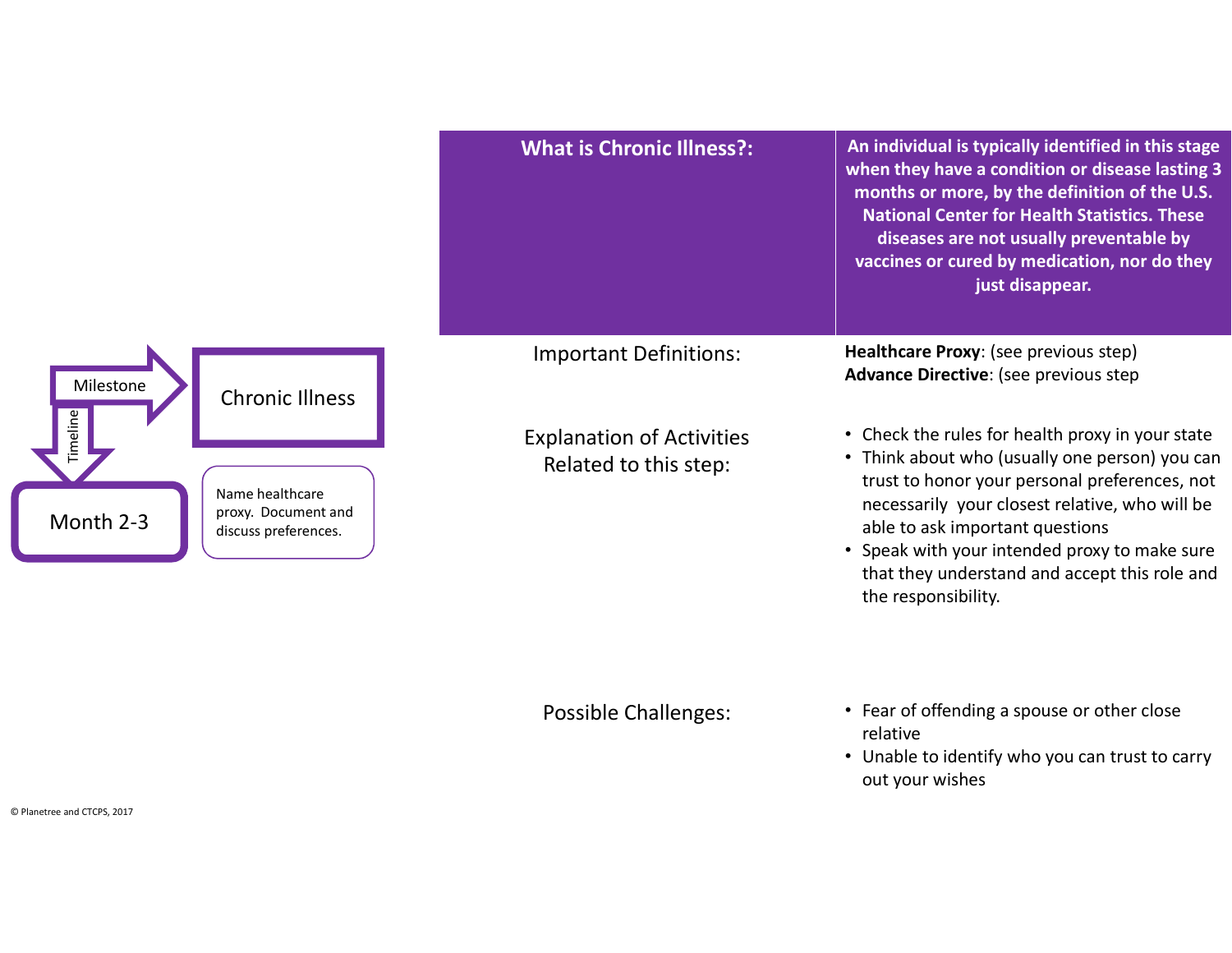|                                                                                                              | <b>What is Chronic Illness?:</b>                          | An individual is typically identified in this stage<br>when they have a condition or disease lasting 3<br>months or more, by the definition of the U.S.<br><b>National Center for Health Statistics. These</b><br>diseases are not usually preventable by vaccines<br>or cured by medication, nor do they just<br>disappear.                                                                                    |
|--------------------------------------------------------------------------------------------------------------|-----------------------------------------------------------|-----------------------------------------------------------------------------------------------------------------------------------------------------------------------------------------------------------------------------------------------------------------------------------------------------------------------------------------------------------------------------------------------------------------|
| Milestone<br><b>Chronic Illness</b>                                                                          | <b>Important Definitions:</b>                             | Primary Care Provider (PCP): a health care<br>practitioner who treats common medical<br>problems.<br>Medical Record: documents that include a single<br>patient's medical history and care across time<br>within one particular health care provider's<br>jurisdiction or a medical system.                                                                                                                     |
| Review preferences<br>with PCP or provider<br>and ensure<br>Month 3-4<br>documentation in<br>medical record. | <b>Explanation of Activities</b><br>Related to this step: | Have a discussion with your PCP or provider,<br>before a crisis occurs. Discuss treatments and<br>procedures that may be important for you to<br>understand before you complete your directives.<br>Make sure your doctor is willing to follow your<br>directives, they are not legally required to. Once<br>the documents are finalized, be sure that your<br>PCP has a copy entered into your medical record. |
| © Planetree and CTCPS, 2017                                                                                  | Possible :                                                | This might be a difficult conversation to have<br>with your PCP.<br>Your PCP may not feel comfortable having the<br>conversation.<br>You may not feel that you understand the<br>medical considerations clearly.                                                                                                                                                                                                |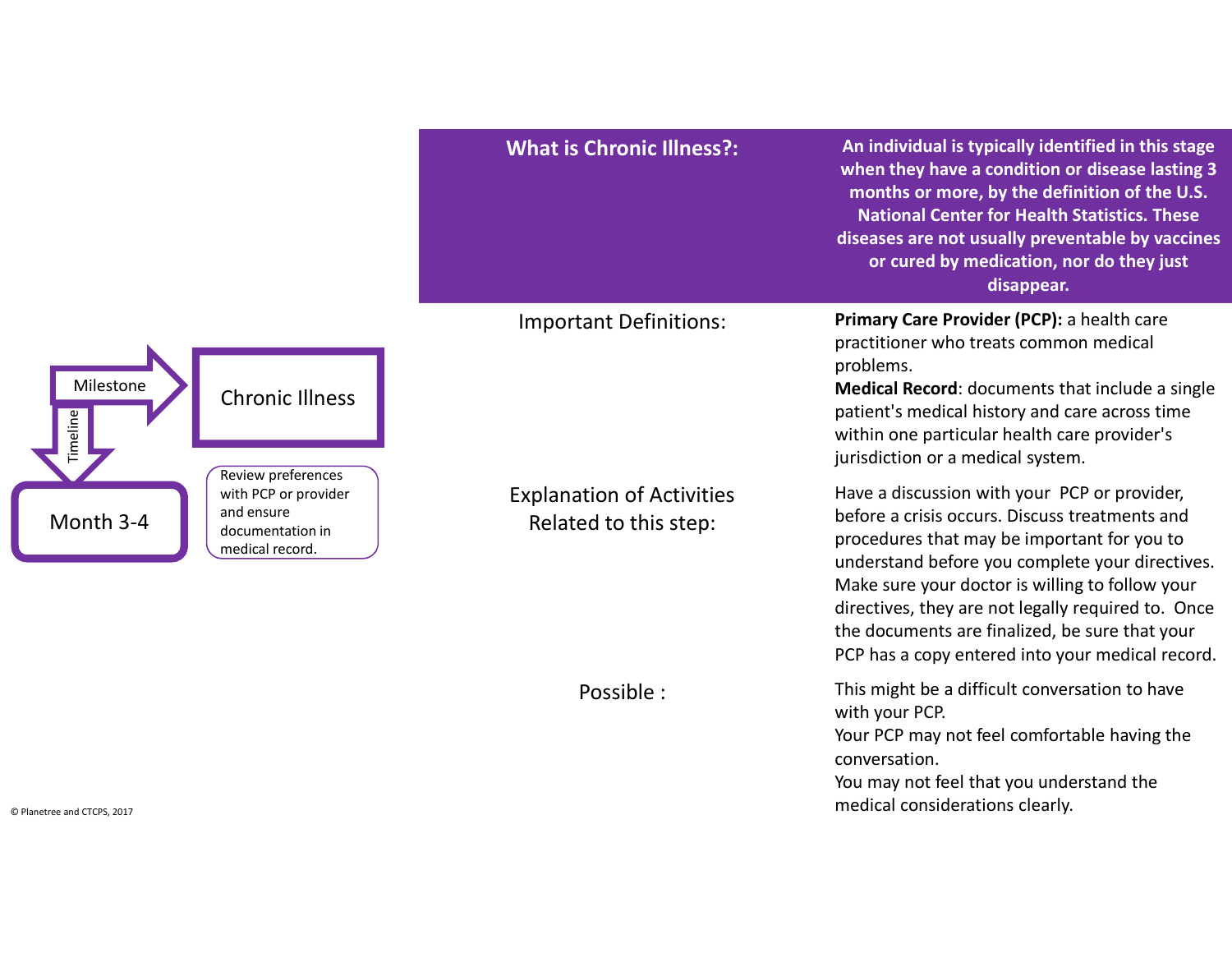

Possible Considerations: Forgetting or lack of consistency with review at milestone.

condition, change of mind.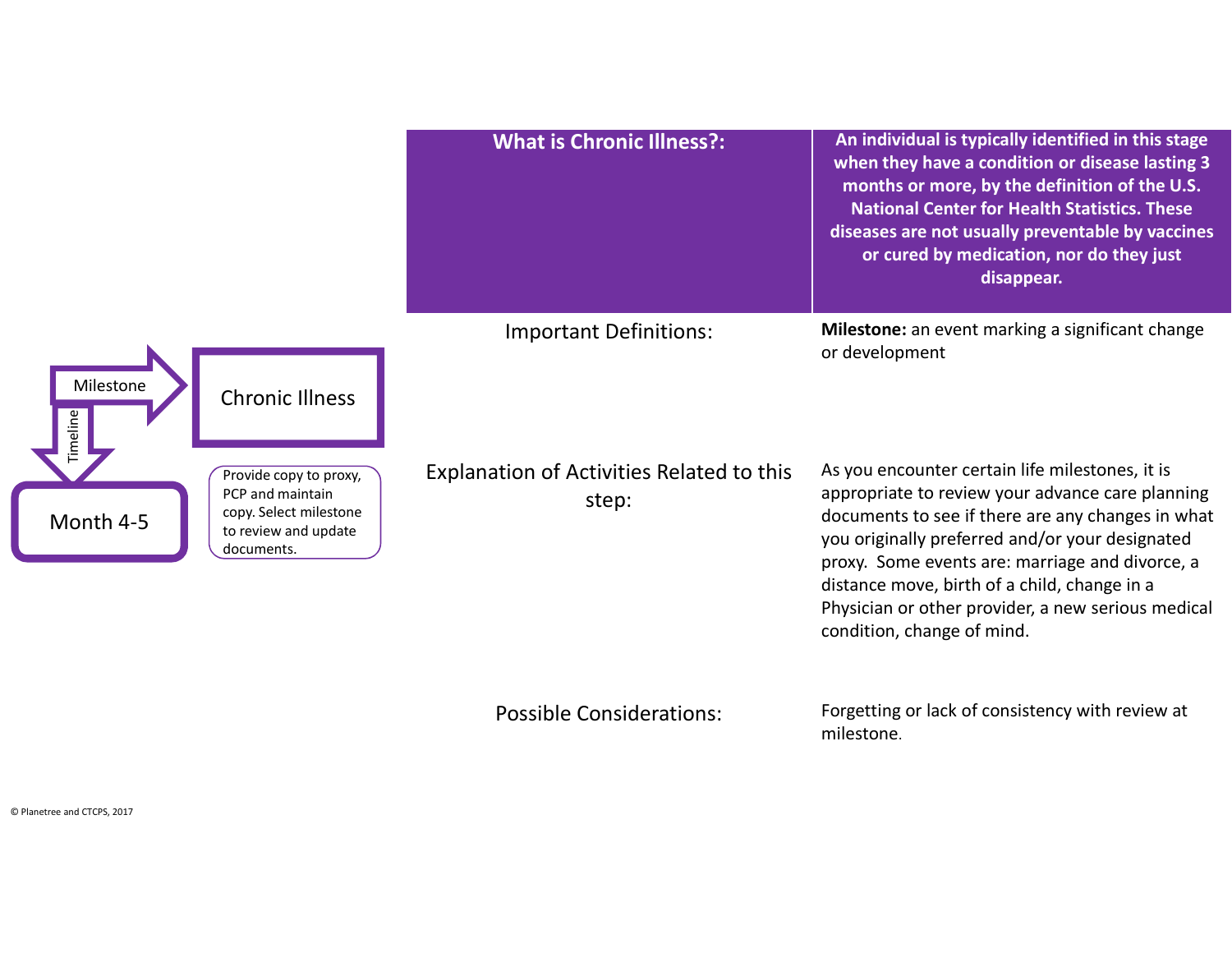|                                                                                                          | <b>What is Advanced Chronic Diagnosis?:</b>               | This individual is one who is experiencing a long-<br>term, medically complex condition. Typically, it<br>involves chronic illness whose trajectory is<br>unstable and fluctuating with a variable course<br>of its illnesses over time.                                                                                                                                                                                                                                        |
|----------------------------------------------------------------------------------------------------------|-----------------------------------------------------------|---------------------------------------------------------------------------------------------------------------------------------------------------------------------------------------------------------------------------------------------------------------------------------------------------------------------------------------------------------------------------------------------------------------------------------------------------------------------------------|
| Advanced<br>Milestone<br>Chronic Diagnosis<br>Meet with family and<br>friends to review and<br>Month 1-2 | <b>Important Definitions:</b>                             | Healthcare Proxy: (a durable power of attorney<br>for health care, medical power of attorney or<br>healthcare agent) The document assigning a<br>person or person(s) known as your proxy to act<br>on your behalf to make health care decisions for<br>you if you can not speak for yourself.<br>Advance Directive: a written statement or<br>instruction that expresses a person's wishes<br>regarding medical treatment if they are unable to<br>communicate them themselves. |
| discuss preferences                                                                                      | <b>Explanation of Activities</b><br>Related to this step: | After initially identifying those values and<br>preferences that are most important to you it<br>often helps to expand this conversation to family<br>and friends to further explore these concepts.<br>These activities will also help you to narrow down<br>who you want your proxy to be.                                                                                                                                                                                    |
|                                                                                                          | <b>Possible Consideration:</b>                            | • Differing values among friends and family<br>members.<br>• Fear of hurting the feelings of someone close<br>to you.                                                                                                                                                                                                                                                                                                                                                           |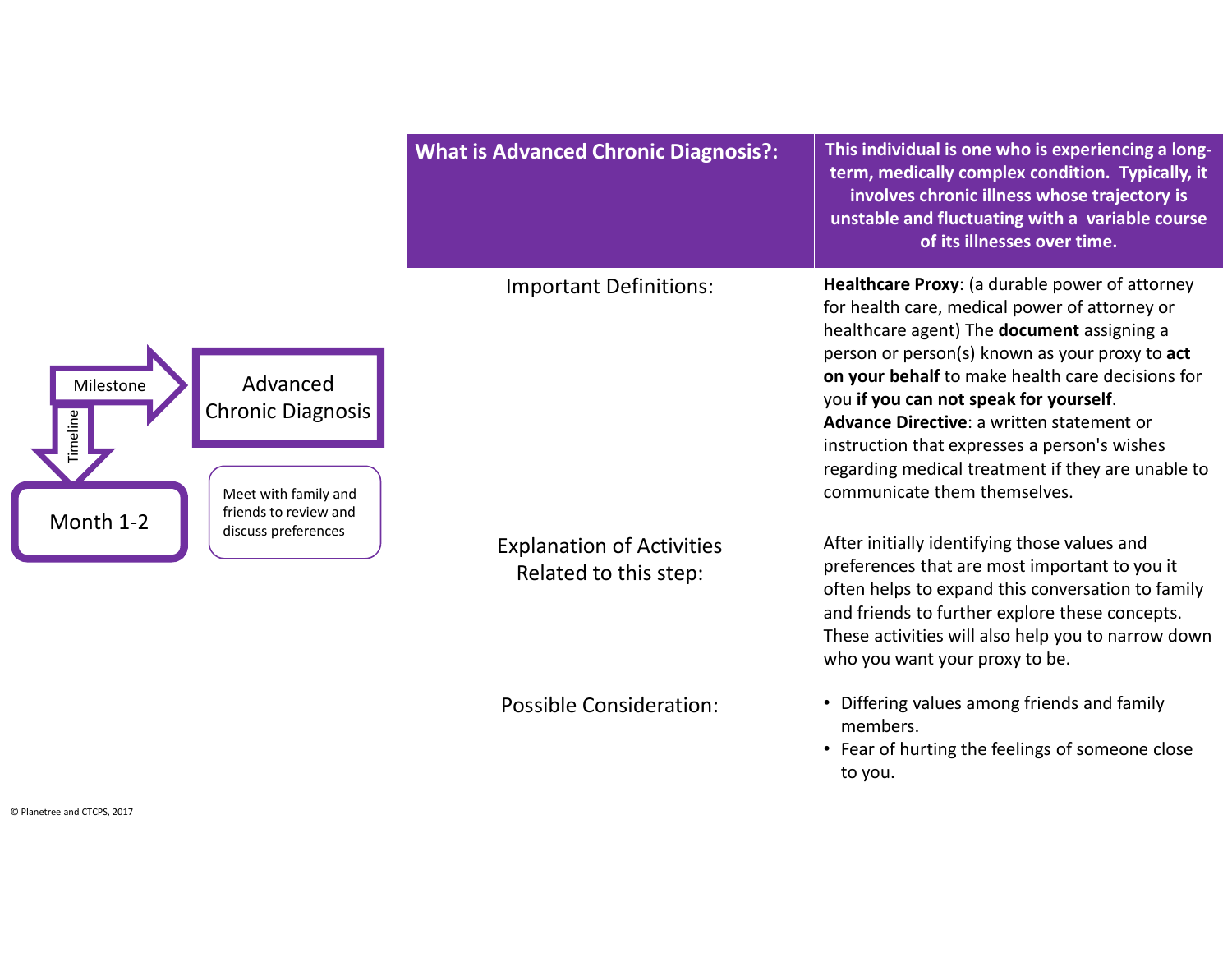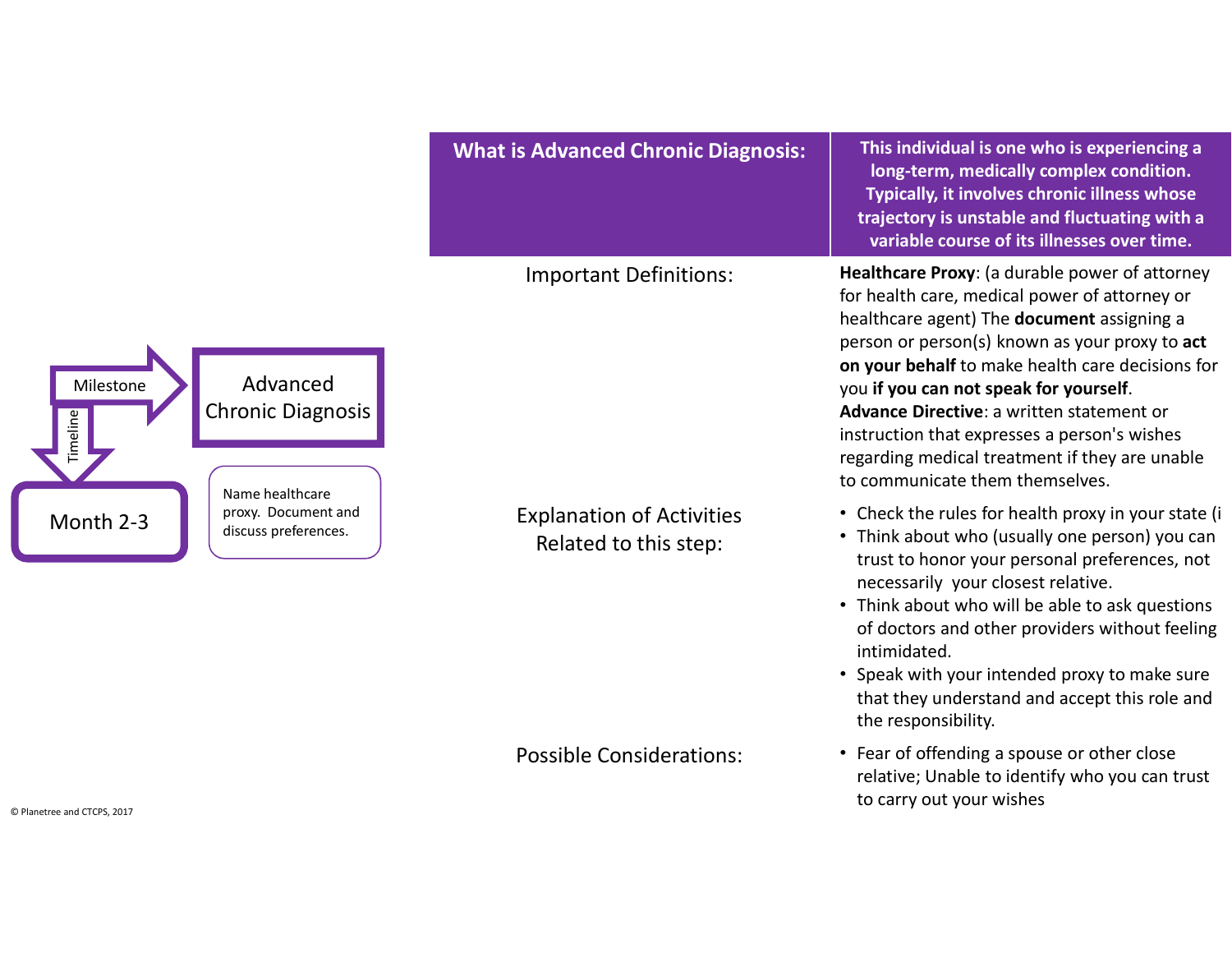|                                                                                                              | <b>What is Advanced Chronic Diagnosis:</b>                | This individual is one who is experiencing a<br>long-term, medically complex condition.<br>Typically, it involves chronic illness whose<br>trajectory is unstable and fluctuating with a<br>variable course of its illnesses over time.                                                                                                                                                                            |
|--------------------------------------------------------------------------------------------------------------|-----------------------------------------------------------|--------------------------------------------------------------------------------------------------------------------------------------------------------------------------------------------------------------------------------------------------------------------------------------------------------------------------------------------------------------------------------------------------------------------|
| Advanced<br>Milestone<br><b>Chronic Diagnosis</b>                                                            | <b>Important Definitions:</b>                             | Primary Care Provider (PCP): a health care<br>practitioner who treats common medical<br>problems.<br><b>Medical Record:</b> documents that include a single<br>patient's medical history and care across time<br>within one particular health care provider's<br>jurisdiction or a medical system.                                                                                                                 |
| Review preferences<br>with PCP or provider<br>and ensure<br>Month 3-4<br>documentation in<br>medical record. | <b>Explanation of Activities</b><br>Related to this step: | Have a discussion with your PCP or provider,<br>before a crisis occurs. Discuss treatments and<br>procedures that may be important for you to<br>understand before you complete your directives.<br>Make sure your doctor is willing to follow your<br>directives, they are not legally required to. Once<br>the documents are finalized, be sure that your<br>PCP has a copy entered into your medical<br>record. |
|                                                                                                              | <b>Possible Considerations:</b>                           | This might be a difficult conversation to have<br>with your PCP.<br>Your PCP may not feel comfortable having the<br>conversation.<br>You may not feel that you understand the<br>medical considerations clearly.                                                                                                                                                                                                   |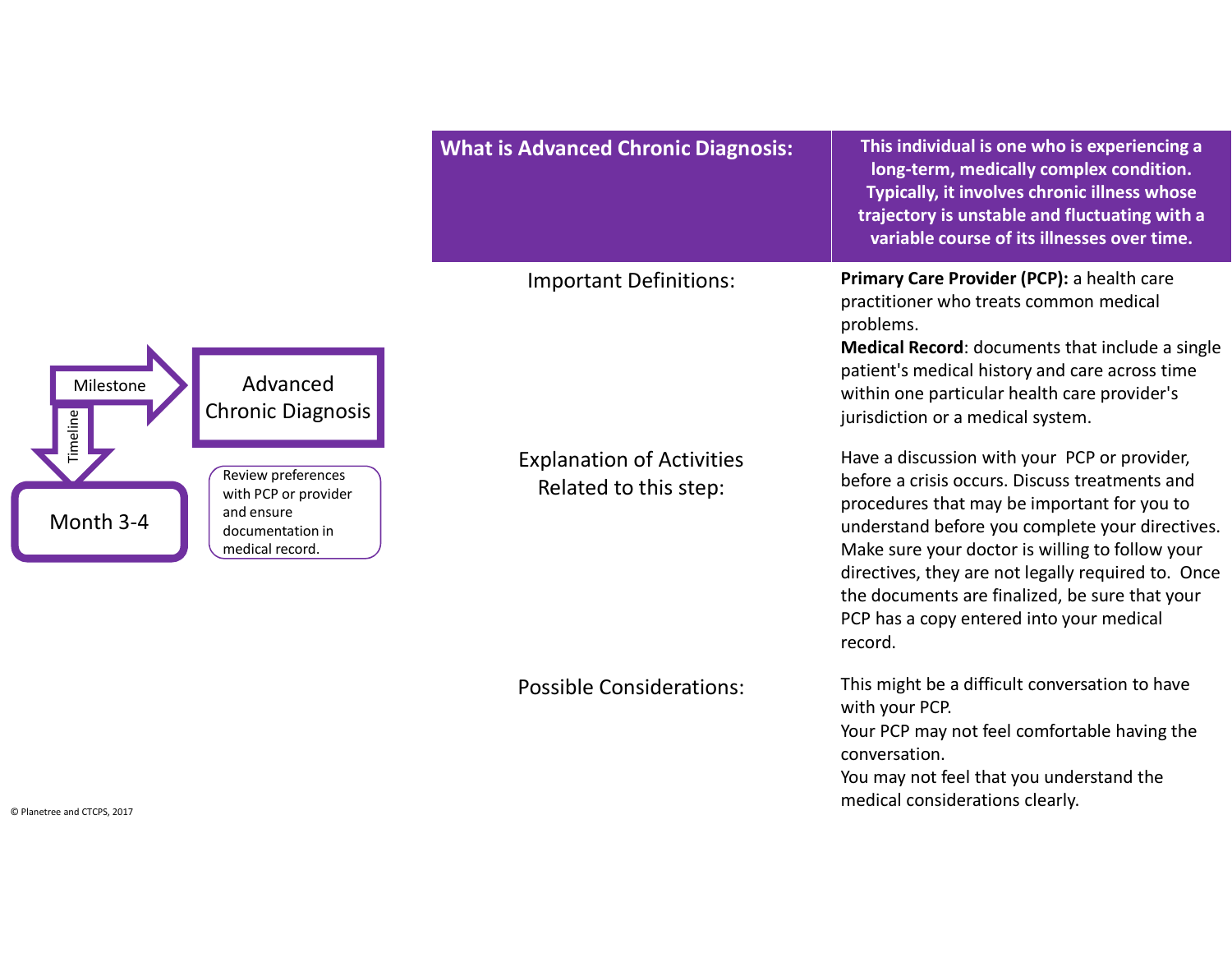

Possible Considerations: Forgetting milestone or not updating the information.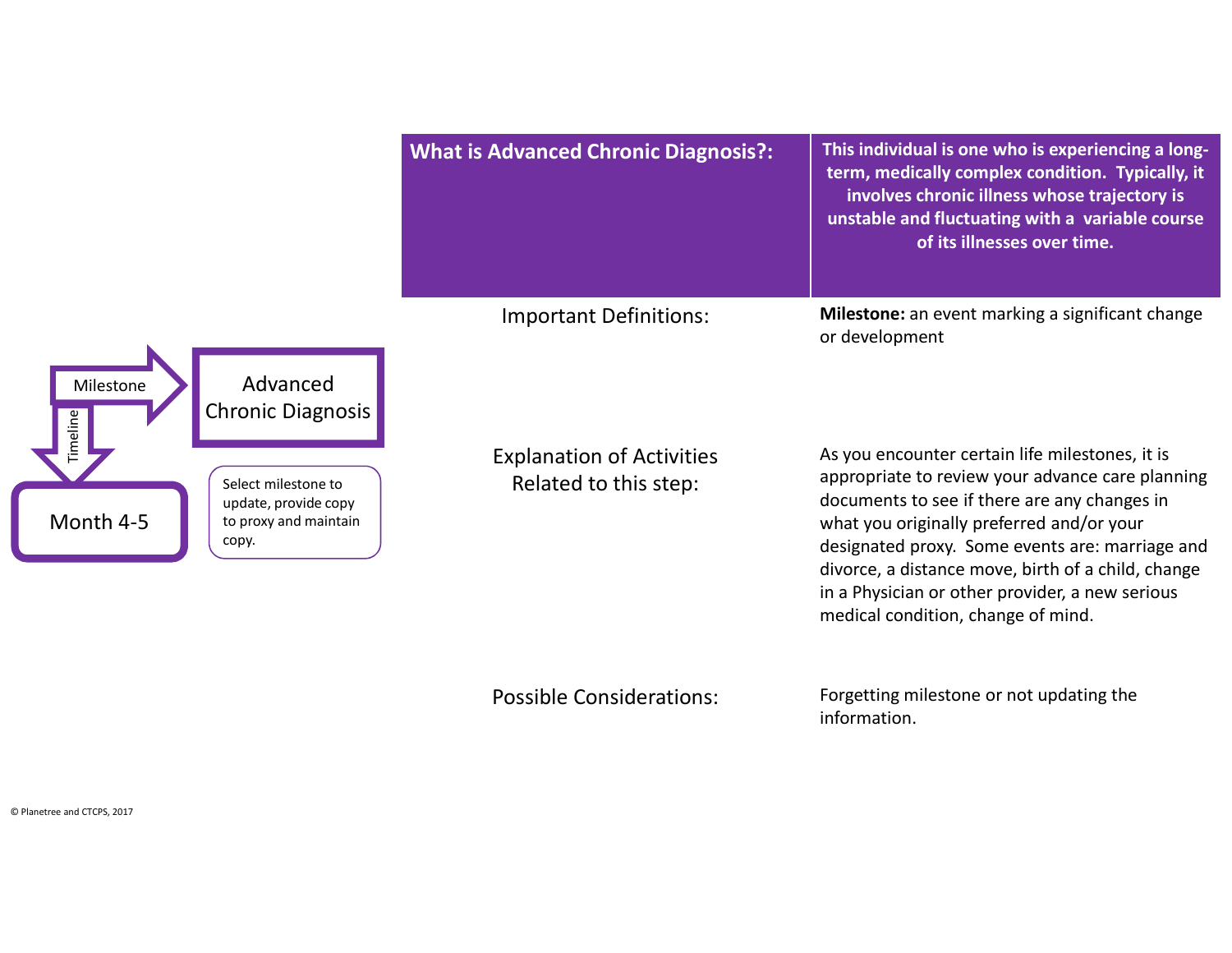

Explanation of Activities Related to this step:

What is Palliative Care?:  $\blacksquare$  The patient for whom palliative care is appropriate is one who, due to lifethreatening illness, needs improvement in their quality of life. It is not the same as hospice and does not preclude any medical treatments for a patient.

Important Definitions: Healthcare Proxy: (or a durable power of attorney for health care, medical power of attorney or healthcare agent) The document assigning a person or person(s) known as your proxy to act on your behalf to make health care decisions for you if you can not speak for yourself.

> Advance Directive: a written statement or instruction that expresses a person's wishes regarding medical treatment if they are unable to communicate them themselves.

> After initially identifying those values and preferences that are most important to you it often helps to expand this conversation to family and friends to further explore these concepts. These activities will also help you to narrow down who you want your proxy to be.

- Possible Considerations: Differing values among friends and family members.
	- Fear of hurting the feelings of someone close to you.

© Planetree and CTCPS, 2017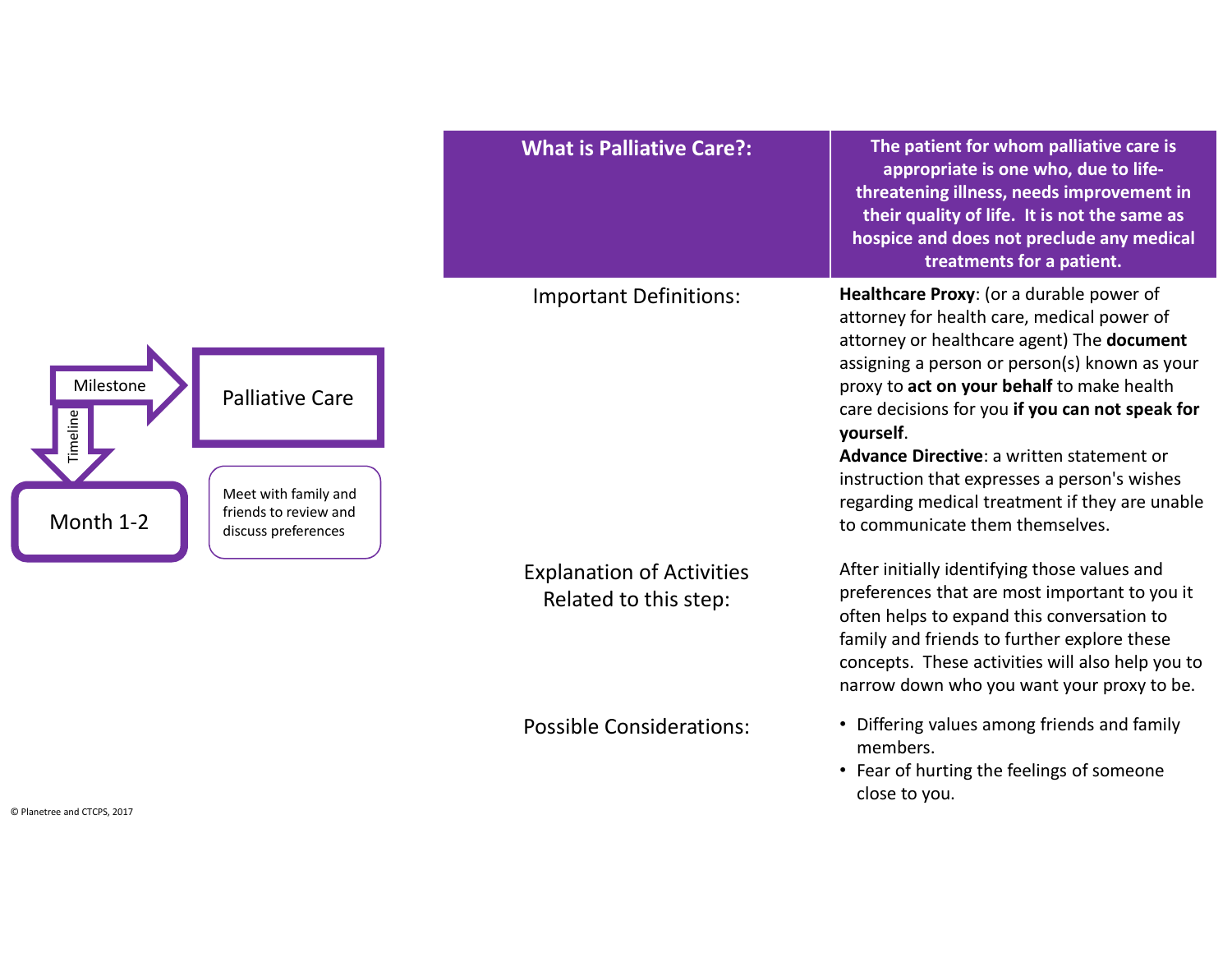|                                                                                           | <b>What is Palliative Care?:</b>                          | The patient for whom palliative care is<br>appropriate is one who, due to life-threatening<br>illness, needs improvement in their quality of<br>life. It is not the same as hospice and does not<br>preclude any medical treatments for a patient.                                                                                                                                                                                                                              |
|-------------------------------------------------------------------------------------------|-----------------------------------------------------------|---------------------------------------------------------------------------------------------------------------------------------------------------------------------------------------------------------------------------------------------------------------------------------------------------------------------------------------------------------------------------------------------------------------------------------------------------------------------------------|
| Milestone<br><b>Palliative Care</b><br>Timeline<br>Name/confirm/update                    | <b>Important Definitions:</b>                             | Healthcare Proxy: (a durable power of attorney<br>for health care, medical power of attorney or<br>healthcare agent) The document assigning a<br>person or person(s) known as your proxy to act<br>on your behalf to make health care decisions for<br>you if you can not speak for yourself.<br>Advance Directive: a written statement or<br>instruction that expresses a person's wishes<br>regarding medical treatment if they are unable to<br>communicate them themselves. |
| healthcare proxy.<br>Discuss/update<br>Month 2-3<br>preferences. Create<br>documentation. | <b>Explanation of Activities</b><br>Related to this step: | • Check the rules for health proxy in your state<br>• Think about who (usually one person) you can<br>trust to honor your personal preferences, not<br>necessarily your closest relative.; who will be<br>able to ask questions of doctors and other<br>providers without feeling intimidated.<br>• Speak with your intended proxy to make sure<br>that they understand and accept this role and<br>the responsibility.                                                         |
| and CTCDS 2017                                                                            | <b>Possible Challenges:</b>                               | • Fear of offending a spouse or other close<br>relative<br>• Unable to identify who you can trust to carry<br>out your wishes                                                                                                                                                                                                                                                                                                                                                   |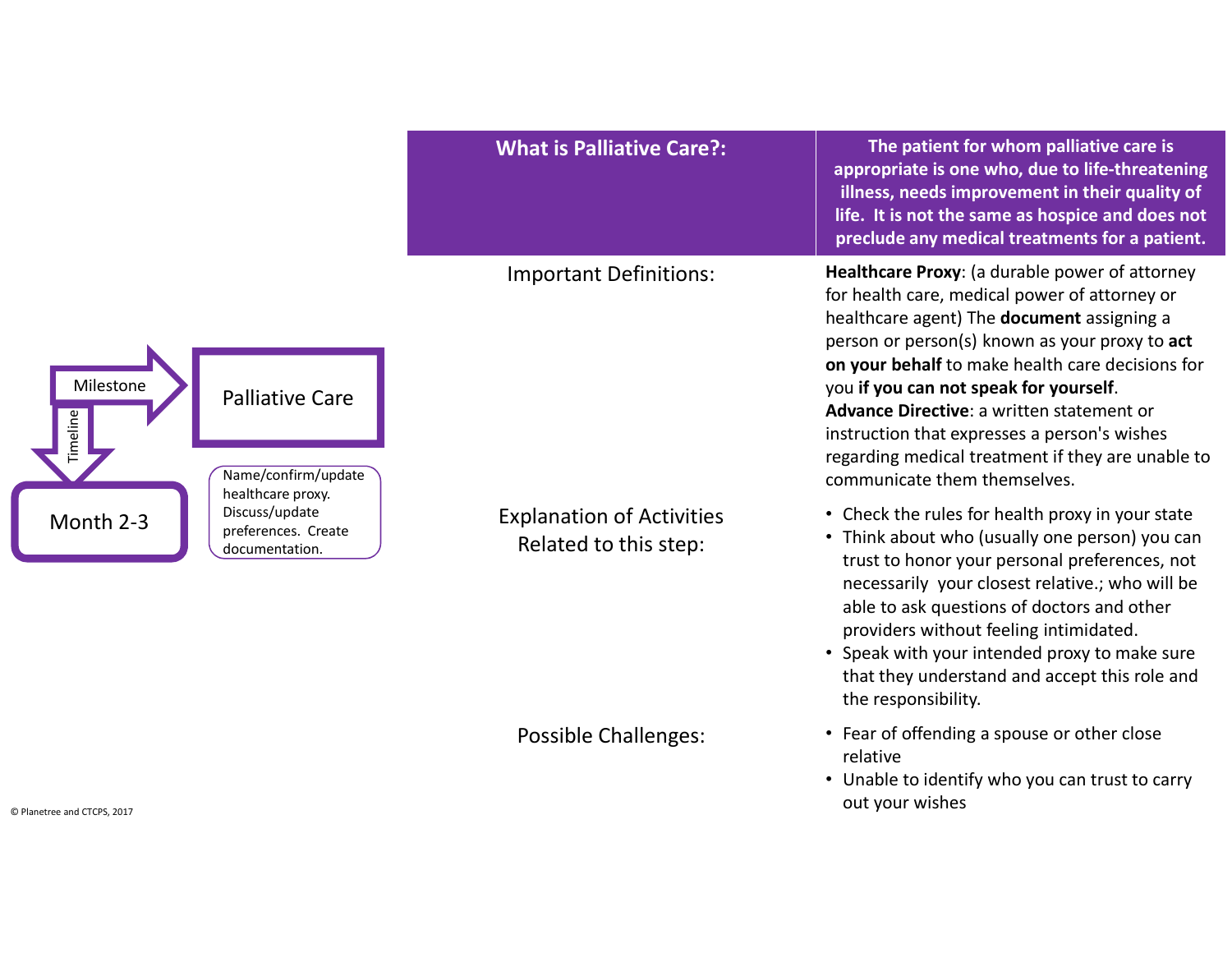|                                                                                                              | <b>What is Palliative Care?:</b>                          | The patient for whom palliative care is<br>appropriate is one who, due to life-threatening<br>illness, needs improvement in their quality of<br>life. It is not the same as hospice and does not<br>preclude any medical treatments for a patient.                                                                                                                                                              |
|--------------------------------------------------------------------------------------------------------------|-----------------------------------------------------------|-----------------------------------------------------------------------------------------------------------------------------------------------------------------------------------------------------------------------------------------------------------------------------------------------------------------------------------------------------------------------------------------------------------------|
| Milestone<br><b>Palliative Care</b><br>imeline                                                               | <b>Important Definitions:</b>                             | Primary Care Provider (PCP): a health care<br>practitioner who treats common medical<br>problems. This person is most often a doctor but<br>may be a physician assistant or a nurse<br>practitioner.<br>Medical Record: documents that include a single<br>patient's medical history and care across time<br>within one particular health care provider's<br>jurisdiction or a medical system.                  |
| Review preferences<br>with PCP or provider<br>and ensure<br>Month 3-4<br>documentation in<br>medical record. | <b>Explanation of Activities</b><br>Related to this step: | Have a discussion with your PCP or provider,<br>before a crisis occurs. Discuss treatments and<br>procedures that may be important for you to<br>understand before you complete your directives.<br>Make sure your doctor is willing to follow your<br>directives, they are not legally required to. Once<br>the documents are finalized, be sure that your<br>PCP has a copy entered into your medical record. |
| © Planetree and CTCPS, 2017                                                                                  | <b>Possible Challenges:</b>                               | This might be a difficult conversation to have with<br>your PCP.<br>Your PCP may not feel comfortable having the<br>conversation.<br>You may not feel that you understand the medical<br>considerations clearly.                                                                                                                                                                                                |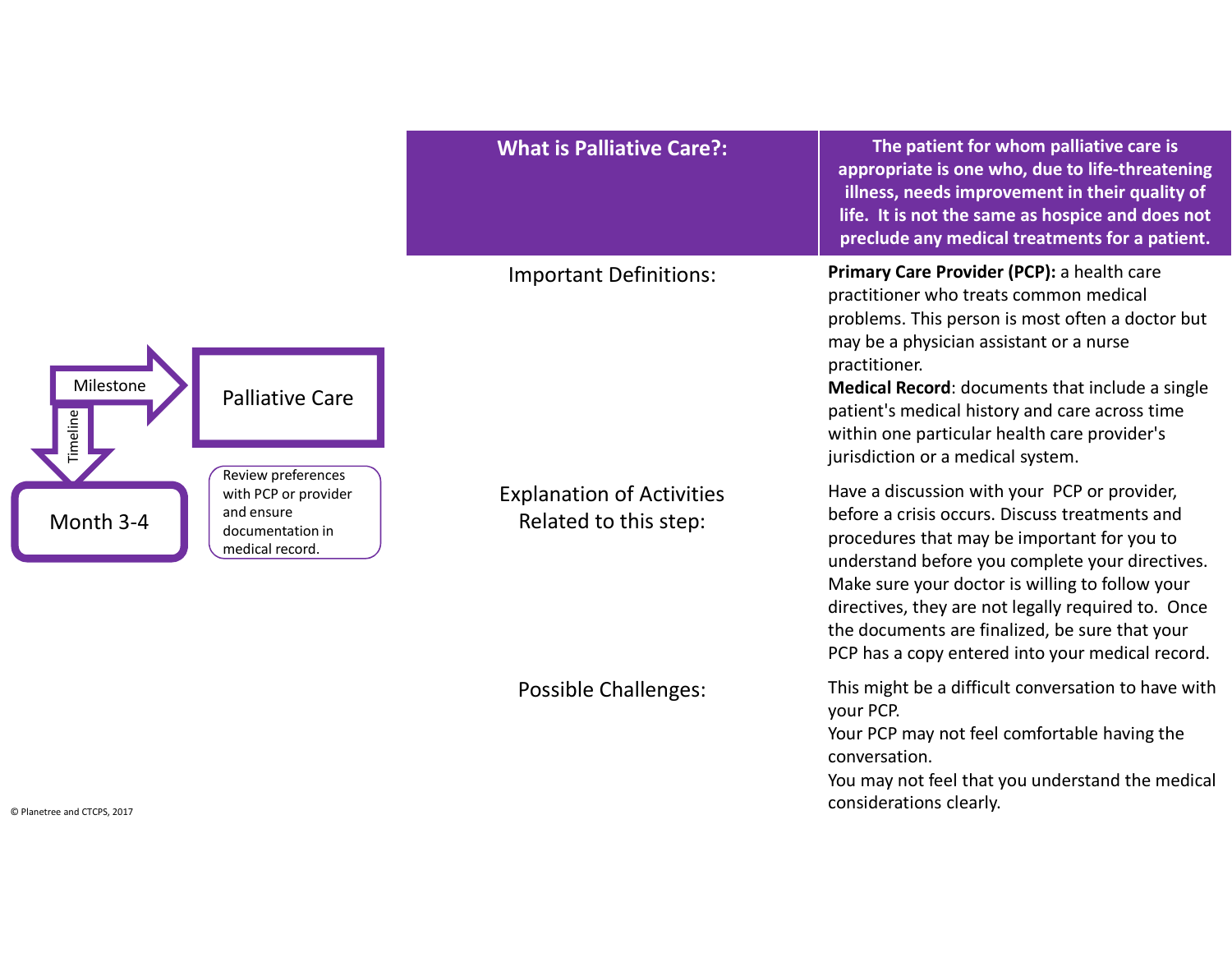|                                                                               | <b>What is Palliative Care?:</b>                          | The patient for whom palliative care is<br>appropriate is one who, due to life-<br>threatening illness, needs improvement in<br>their quality of life. It is not the same as<br>hospice and does not preclude any medical<br>treatments for a patient.                                                                                                                                                |
|-------------------------------------------------------------------------------|-----------------------------------------------------------|-------------------------------------------------------------------------------------------------------------------------------------------------------------------------------------------------------------------------------------------------------------------------------------------------------------------------------------------------------------------------------------------------------|
| <b>Palliative Care</b>                                                        | <b>Important Definitions:</b>                             | Milestone: an event marking a significant<br>change or development<br>Hospice care: End of Life care that includes<br>medical, psychological, and spiritual support.<br>Pain control and symptom management to<br>allow a patient to be as alert and comfortable<br>as possible are offered.                                                                                                          |
| Select milestone to<br>update, provide copy<br>to proxy and maintain<br>copy. | <b>Explanation of Activities</b><br>Related to this Step: | As you encounter certain life milestones, it is<br>appropriate to review your advance care<br>planning documents to see if there are any<br>changes in what you originally preferred<br>and/or your designated proxy. Some events<br>are: marriage and divorce, a distance move,<br>birth of a child, change in a Physician or other<br>provider, a new serious medical condition,<br>change of mind. |
|                                                                               | <b>Possible Considerations:</b>                           | Difficulty accepting the end of ones life.<br>Depression due to a patient's medical<br>condition                                                                                                                                                                                                                                                                                                      |

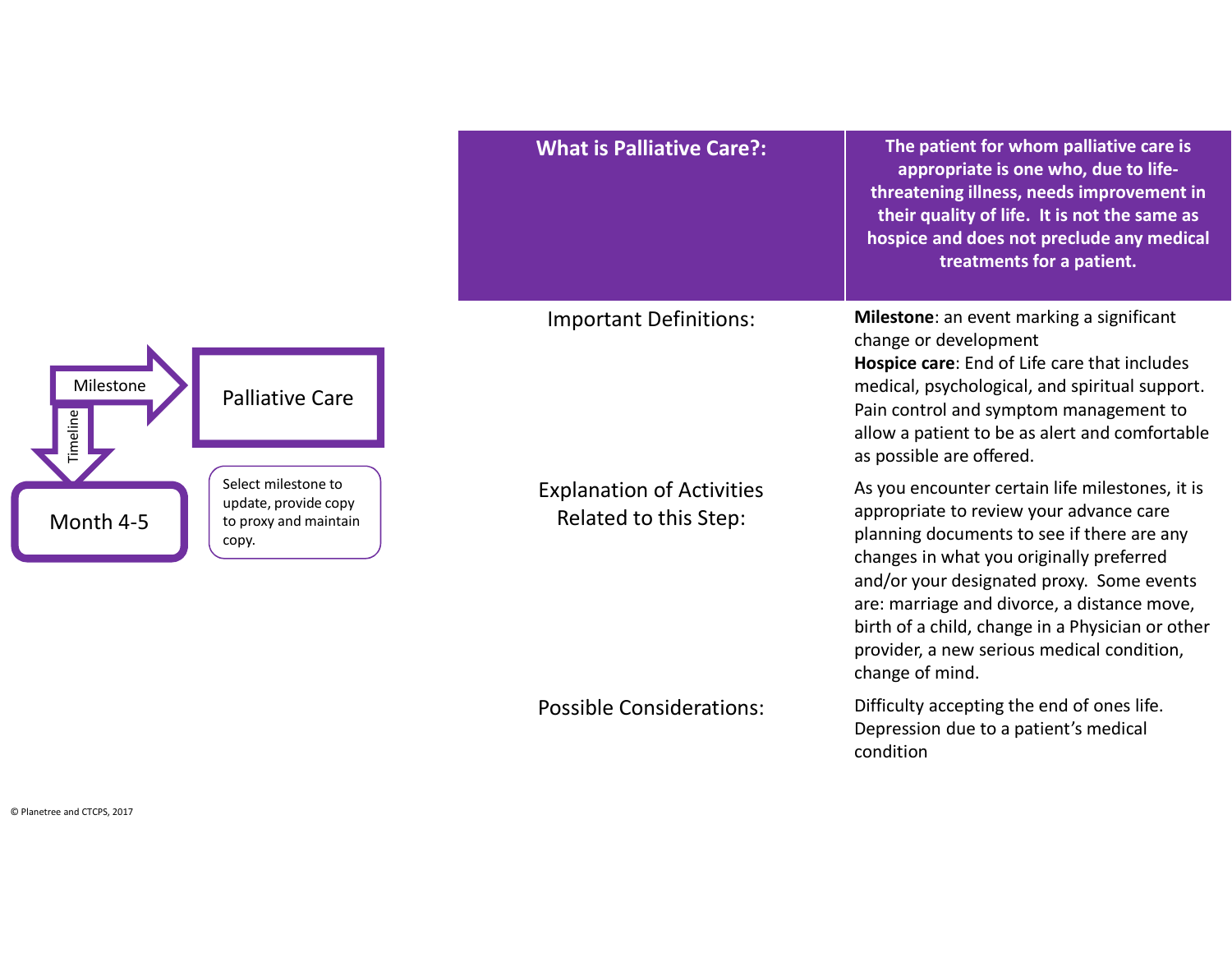|                                                                                                                       | <b>What is Hospice?:</b>                                  | The patient receiving hospice care services<br>typically get basic medical care with a focus on<br>pain and symptom control. Their medical<br>condition has been determined to be terminal<br>and is no longer treated or expected to<br>improve.                                                                                                                                                                                                                               |
|-----------------------------------------------------------------------------------------------------------------------|-----------------------------------------------------------|---------------------------------------------------------------------------------------------------------------------------------------------------------------------------------------------------------------------------------------------------------------------------------------------------------------------------------------------------------------------------------------------------------------------------------------------------------------------------------|
| Milestone<br>Hospice<br>Timeline<br>Meet with family and<br>friends to review and<br>Month 1-2<br>discuss preferences | <b>Important Definitions:</b>                             | Healthcare Proxy: (a durable power of attorney<br>for health care, medical power of attorney or<br>healthcare agent) The document assigning a<br>person or person(s) known as your proxy to act<br>on your behalf to make health care decisions for<br>you if you can not speak for yourself.<br>Advance Directive: a written statement or<br>instruction that expresses a person's wishes<br>regarding medical treatment if they are unable<br>to communicate them themselves. |
|                                                                                                                       | <b>Explanation of Activities</b><br>Related to this step: | After initially identifying those values and<br>preferences that are most important to you it<br>often helps to expand this conversation to family<br>and friends to further explore these concepts.<br>These activities will also help you to narrow<br>down who you want your proxy to be.                                                                                                                                                                                    |
|                                                                                                                       | <b>Possible Considerations:</b>                           | • Differing values among friends and family<br>members, fear of hurting the feelings of                                                                                                                                                                                                                                                                                                                                                                                         |

someone close to you.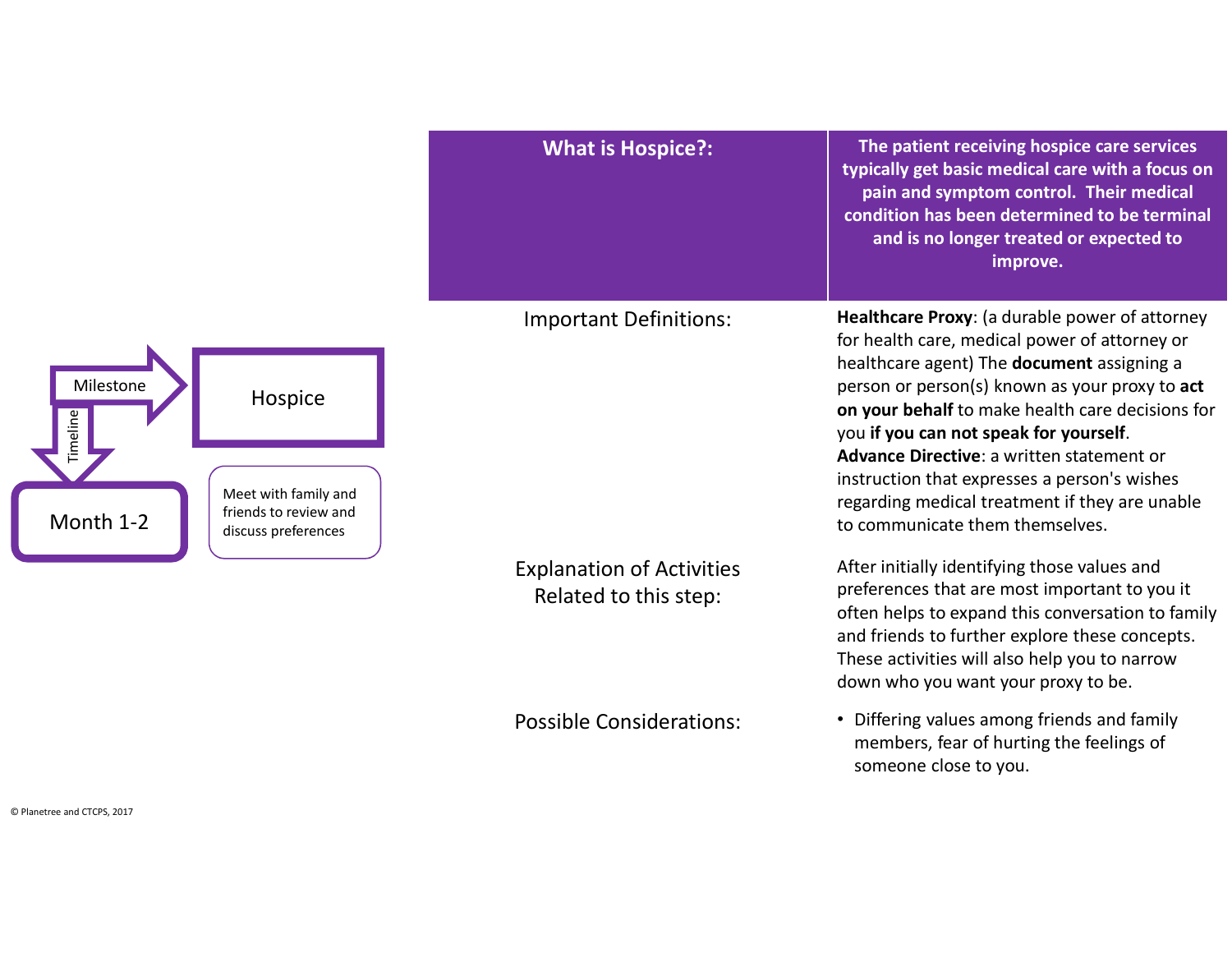|                                                                                                                                                                             | <b>What is Hospice?:</b>                                  | The patient receiving hospice care services<br>typically get basic medical care with a focus on<br>pain and symptom control. Their medical<br>condition has been determined to be terminal                                                                                                                                                                                                                                              |
|-----------------------------------------------------------------------------------------------------------------------------------------------------------------------------|-----------------------------------------------------------|-----------------------------------------------------------------------------------------------------------------------------------------------------------------------------------------------------------------------------------------------------------------------------------------------------------------------------------------------------------------------------------------------------------------------------------------|
| Milestone<br>Hospice<br>imeline<br>Name/confirm/update<br>healthcare proxy.<br>Discuss/update<br>Month 2-3<br>preferences. Create<br>documentation.<br>tree and CTCPS, 2017 | <b>Important Definitions:</b>                             | and is no longer treated or expected to improve.<br>Healthcare Proxy: (a durable power of attorney                                                                                                                                                                                                                                                                                                                                      |
|                                                                                                                                                                             |                                                           | for health care, medical power of attorney or<br>healthcare agent) The document assigning a<br>person or person(s) known as your proxy to act<br>on your behalf to make health care decisions for<br>you if you can not speak for yourself.<br>Advance Directive: a written statement or<br>instruction that expresses a person's wishes<br>regarding medical treatment if they are unable to<br>communicate them themselves.           |
|                                                                                                                                                                             | <b>Explanation of Activities</b><br>Related to this step: | • Check the rules for health proxy in your state<br>• Think about who (usually one person) you can<br>trust to honor your personal preferences, not<br>necessarily your closest relative.<br>• Think about who will be able to ask questions<br>of doctors and other providers without feeling<br>intimidated.<br>• Speak with your intended proxy to make sure<br>that they understand and accept this role and<br>the responsibility. |
|                                                                                                                                                                             | <b>Possible Considerations:</b>                           | • Fear of offending a spouse or other close<br>relative; identify who you can trust to carry out<br>your wishes                                                                                                                                                                                                                                                                                                                         |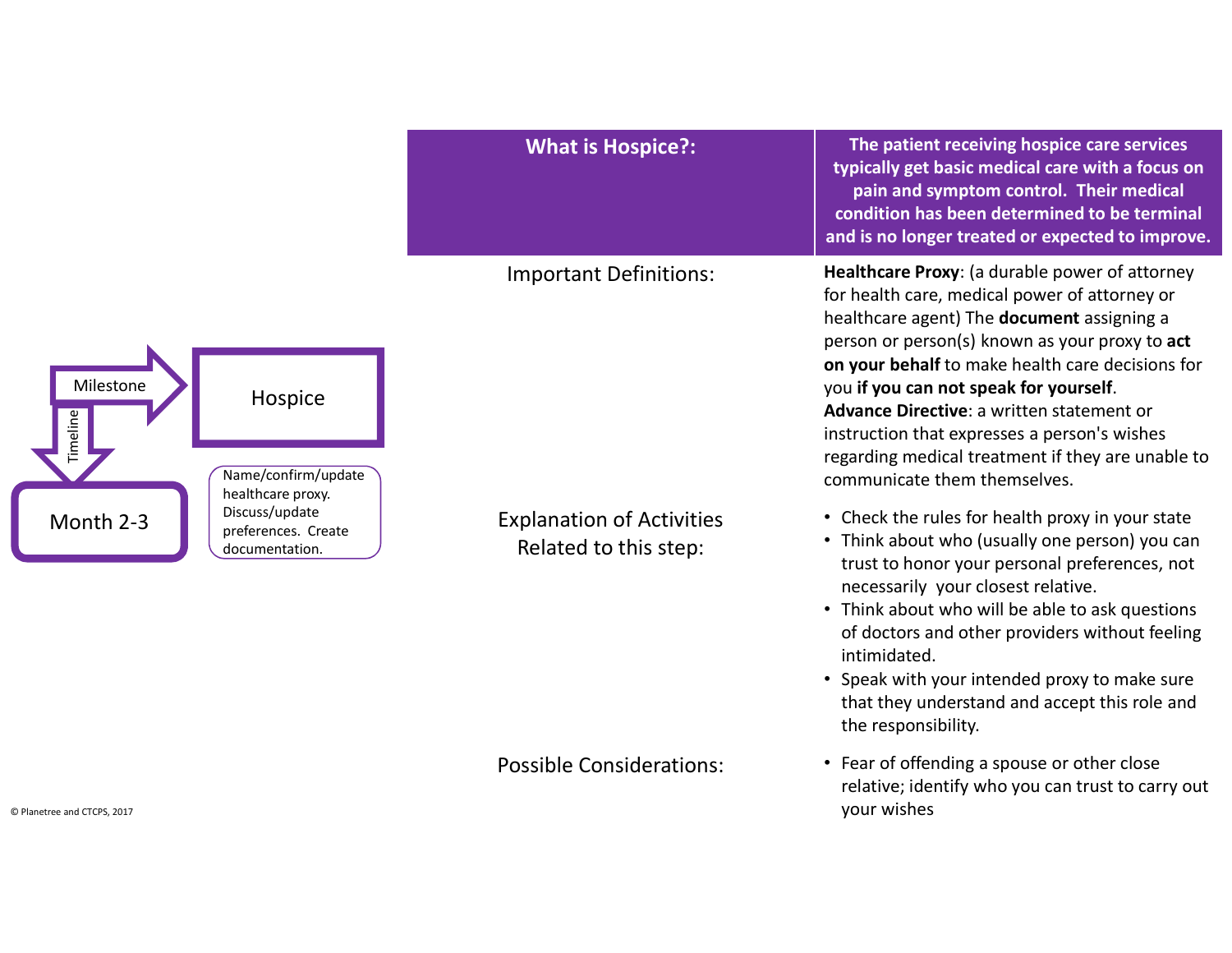| Primary Care Provider (PCP): a health care<br><b>Important Definitions:</b><br>practitioner who treats common medical<br>problems. This person is most often a doctor but<br>may be a physician assistant or a nurse<br>Milestone<br>practitioner.<br>Hospice                                                                                                                                                                                                                                                                                     |  |
|---------------------------------------------------------------------------------------------------------------------------------------------------------------------------------------------------------------------------------------------------------------------------------------------------------------------------------------------------------------------------------------------------------------------------------------------------------------------------------------------------------------------------------------------------|--|
| Medical Record: documents that include a single<br>Timeline<br>patient's medical history and care across time<br>within one particular health care provider's<br>Review preferences<br>jurisdiction or a medical system.<br>with PCP or provider                                                                                                                                                                                                                                                                                                  |  |
| and ensure<br>Month 3-4<br>Have a discussion with your PCP or provider,<br><b>Explanation of Activities</b><br>documentation in<br>before a crisis occurs. Discuss treatments and<br>medical record.<br>Related to this step:<br>procedures that may be important for you to<br>understand before you complete your directives.<br>Make sure your doctor is willing to follow your<br>directives, they are not legally required to. Once<br>the documents are finalized, be sure that your<br>PCP has a copy entered into your medical<br>record. |  |
| This might be a difficult conversation to have<br><b>Possible Challenges:</b><br>with your PCP.<br>You may not feel that you understand the<br>medical considerations clearly.                                                                                                                                                                                                                                                                                                                                                                    |  |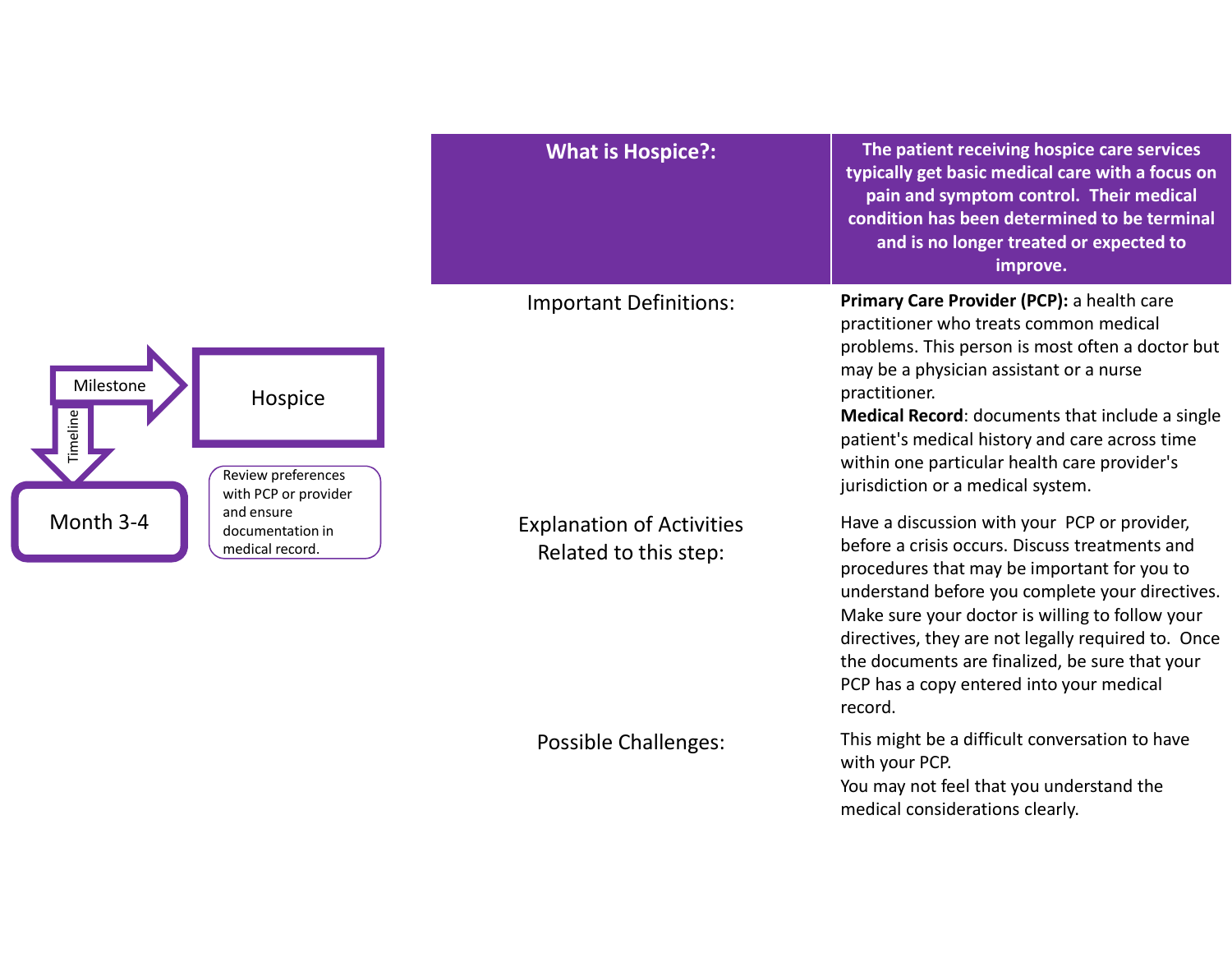#### Resources:

Good Health and or Healthy Aging

- http://www.gowish.org/;
- https://mydirectives.com/en/how-it-works/;
- http://www.agingwithdignity.org/five-wishes.php;
- https://www.americanbar.org/content/dam/aba/administrative/law\_aging/tool4.authcheckdam.pdf;
- https://www.practicalbioethics.org/files/caring-conversations/caring-conversations.zip;
- http://theconversationproject.org/;
- http://www.advancecareplanning.ca/across-canada/the-top-ten-milestones-for-making-and-reviewingyour-advance-care-plan/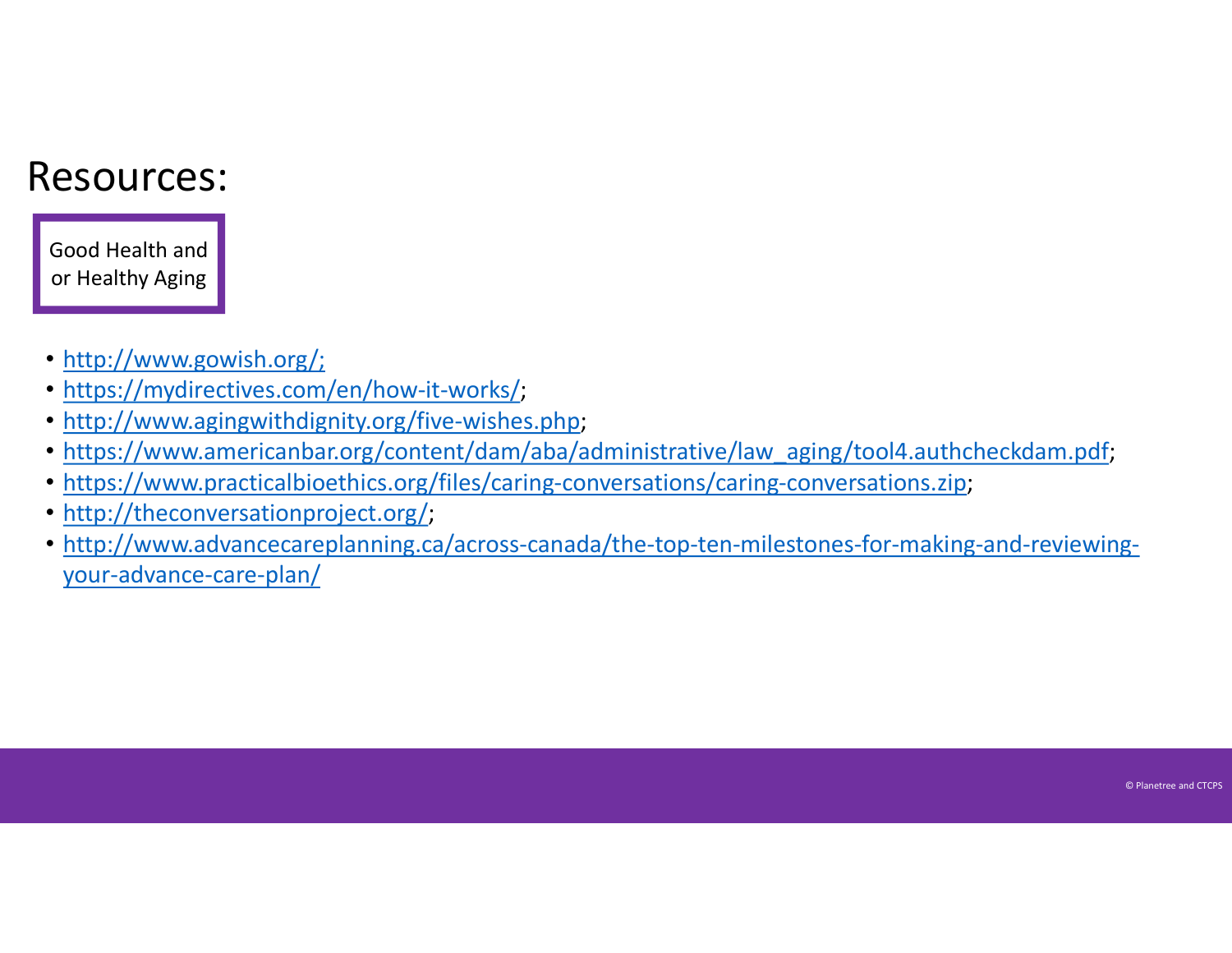#### Resources:

Chronic Illness

http://www.gowish.org/; Caring Conversations; http://theconversationproject.org/ http://theconversationproject.org/wp-content/uploads/2017/03/ConversationProject-ProxyKit-English.pdf; http://www.nolo.com/legal-encyclopedia/choosing-health-care-agent-29939.html; http://www.advancecareplanning.ca/across-canada/the-top-ten-milestones-for-making-and-reviewing-youradvance-care-plan/ http://www.caringinfo.org/i4a/pages/index.cfm?pageid=3281 https://www.nia.nih.gov/health/discussing-financial-and-life-changes-your-doctor

© Planetree and CTCPS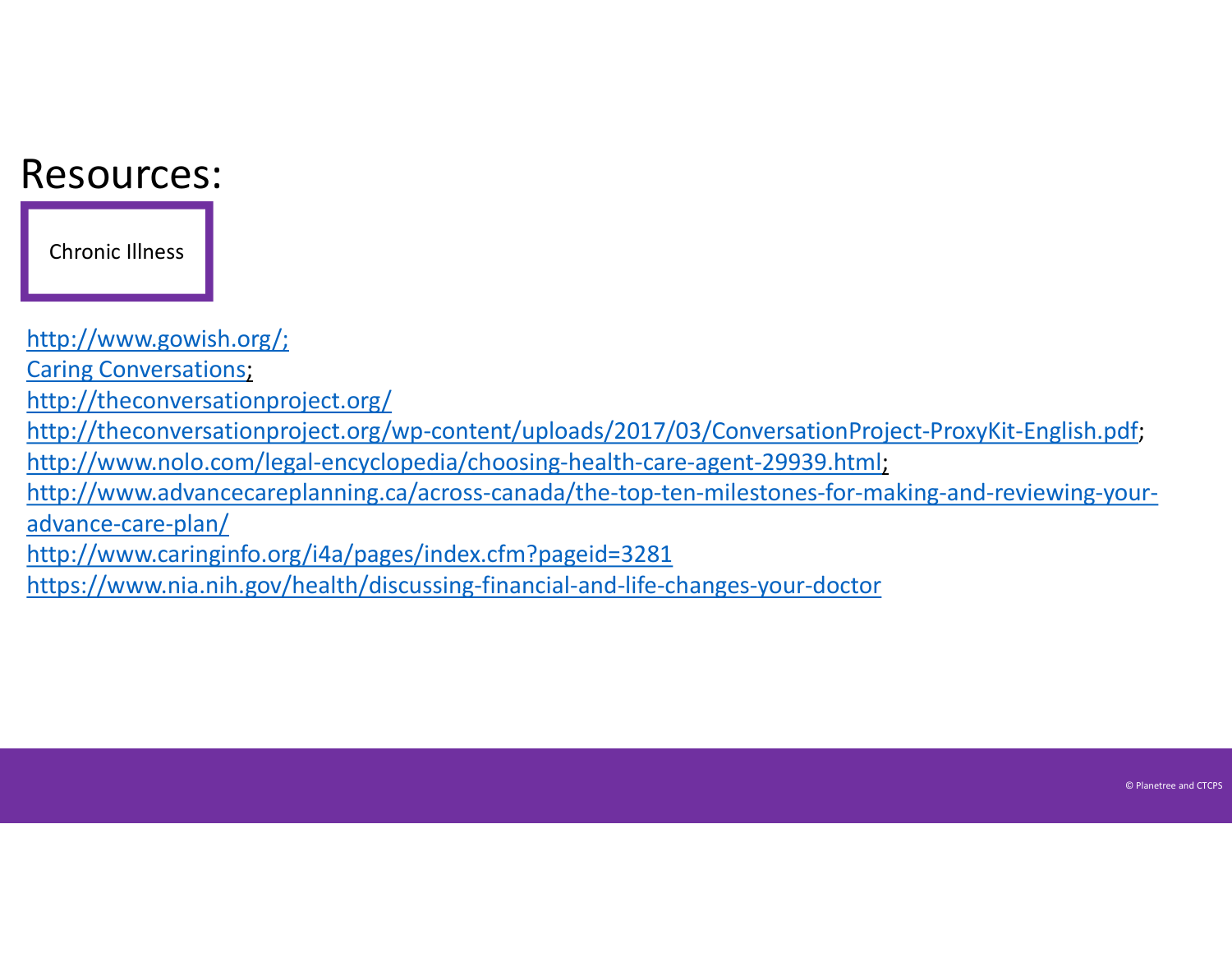### Resources:

Advanced Chronic Diagnosis

http://www.gowish.org/; Caring Conversations; **Lesources:**<br>
Advanced<br>
Chronic Diagnosis<br>
http://www.gowish.org/<br>
Caring Conversationproject.org/ http://theconversationproject.org/wp-<br>
content/uploads/2017/03/ConversationProject-ProxyKit-English.pdf;<br>
http://www.caring content/uploads/2017/03/ConversationProject-ProxyKit-English.pdf; http://www.nolo.com/legal-encyclopedia/choosing-health-care-agent-29939.html; http://www.caringinfo.org/i4a/pages/index.cfm?pageid=3281 https://www.nia.nih.gov/health/discussing-financial-and-life-changes-your-doctor http://www.advancecareplanning.ca/across-canada/the-top ten-milestones-for-making-and-reviewing-youradvance-care plan/